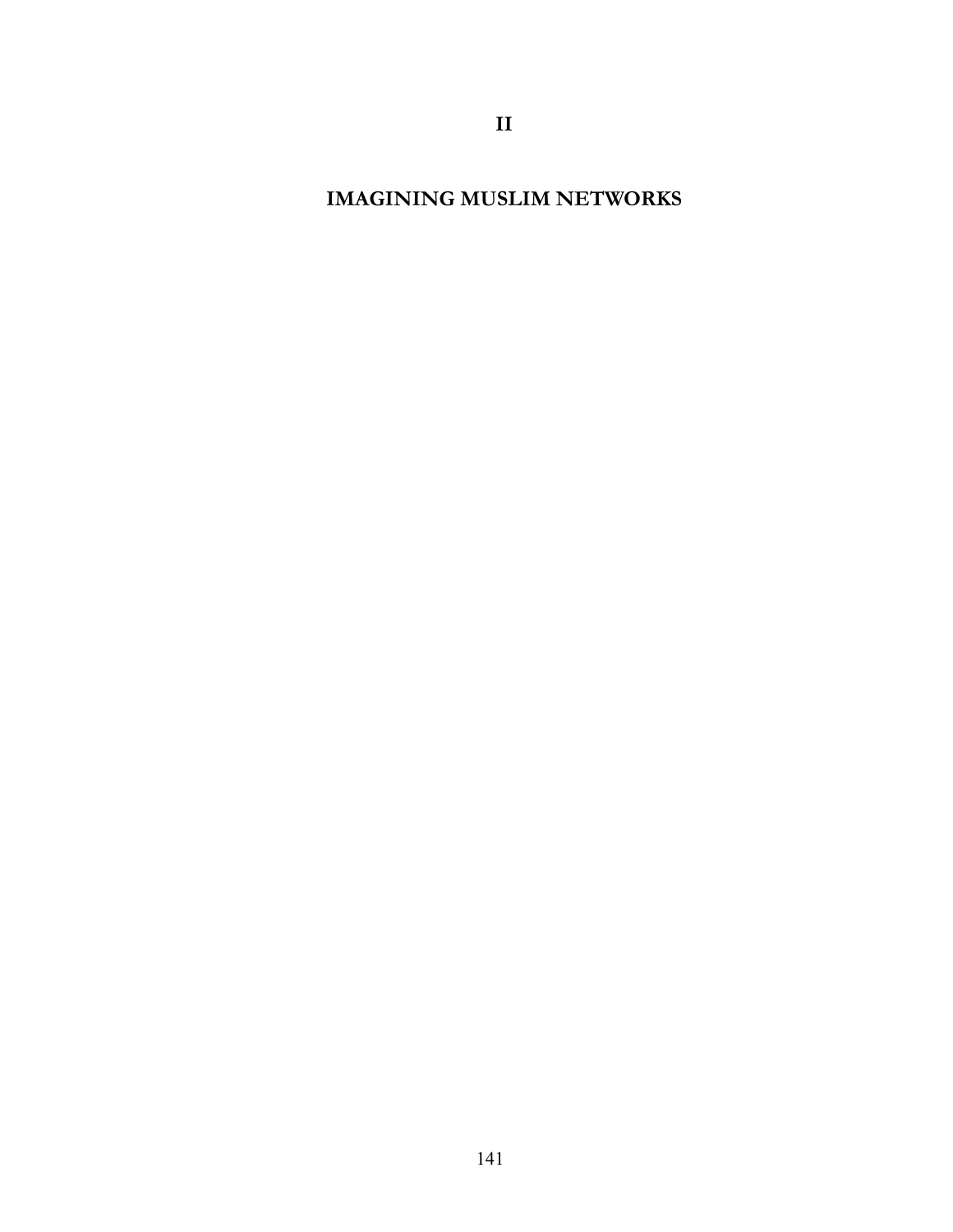## **CHAPTER 5**

## **The Problem of Islamic Art**

Judith Ernst

When we look at Muslims and Muslim cultures in the modern context, we confront the concept of Islamic art. The phrase suggests that the item or artifact in question is Islamic, in origin, in expression and in usage. Yet, how can we sustain such a religious definition of the artifacts and artistic creations that are classified in museums as "Islamic art."? To accommodate an understanding of religion that includes culture, scholars have adapted the term "Islamicate,"<sup>1</sup> suggesting that Islamic may be related to actors or interests but is expressed either by or for a non-Islamic audience, or one where the fine line between Islamic loyalty and other loyalties is shaded. Both *Islamic* and *Islamicate* have served to describe the aesthetic realm, but do they help us understand what is Muslim about Muslim networks? Do such networks become Muslim because of their authors, their audience or their content?

 In this essay I will present a few illustrative examples of artists whose work engages on some level with Islam. I will ask how our usual ways of defining their work become problematic in the context of a networked contemporary global culture. When we look at Islam through the lens of art and artists, we bring into sharp focus questions about how interests and identities help to shape and redefine what is Islamic art in the modern context. If art is a vehicle for self-expression, how does the tangential aspect of religion affect

<span id="page-1-0"></span><sup>&</sup>lt;sup>1</sup> Marshall Hodgson (1974) coined the term "Islamicate".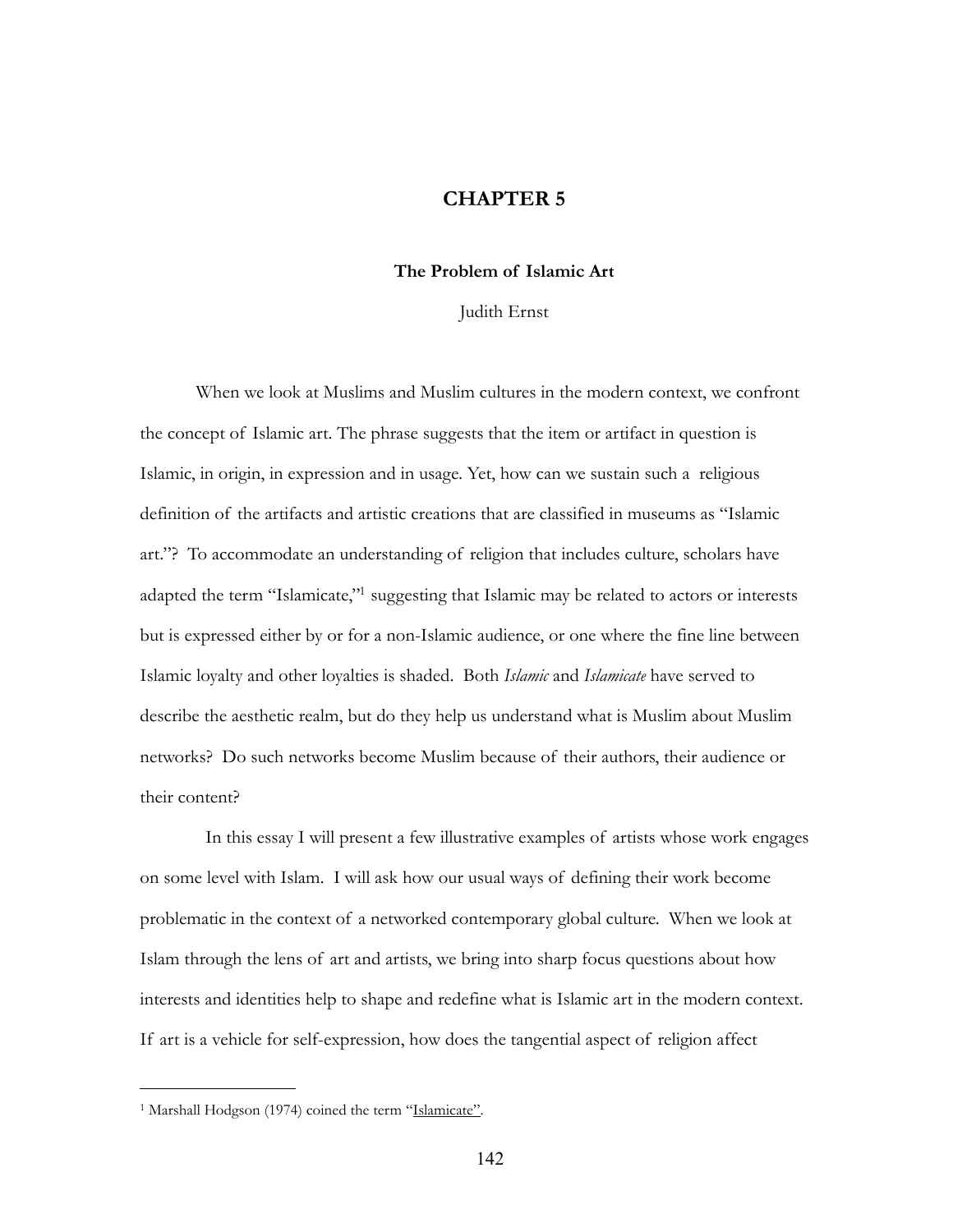notions of what constitutes Islamic art? Have advances in communications technology and travel influenced contemporary networks of art and artists identified as Muslim? It is my contention that by framing questions of medium and technique, of style and content, and pursuing issues of patronage and heritage, we can begin to unravel some of the complicated ways in which the Islamic/Islamicate tension plays out in the networked world of the 21<sup>st</sup> century.

Artists and skilled craftsman, both Muslim and non-Muslim, have always been in demand. Subject to patronage expectations and rewards, they have moved from place to place. At times they were spoils of war; sometimes they were prerogatives of empire; at other times they simply went where the work was. Even when artists stayed in place, the arrival of new patrons, especially new rulers, changed the artistic landscape. In  $12<sup>th</sup>$ -century India, for example, the artisans responsible for the Qutb Minar outside of Delhi were Hindu workmen from that area, engaged to build monuments reflecting the power and cultural antecedents of their new Muslim rulers. Because of this mobility artists and craftsmen have tended to be at the edges where cultures meet and mix. Yet at the same time, their very mobility and malleability have put them at the very center of new networks—reformulated workshops and schools with new mixes of techniques, styles, and subjects, resulting in new synthesized arts, crafts, and architecture.<sup>[2](#page-2-0)</sup>

The scale of our mobility in the information age has radically changed. Communications technologies have made virtual travel a viable alternative to actually going from place to place. Theoretically we all—or at least those of us with access to modern libraries, the internet, television, telephones, movies, and other accoutrements of modernity—have access to the history and culture of every time and place. Having this access, of course, presumes

<span id="page-2-0"></span><sup>&</sup>lt;sup>2</sup> For a wonderfully lively, fictional account of the effects of such forces on artists and craftsmen in the  $17<sup>th</sup>$ century Ottoman Empire, see Pamuk 2002.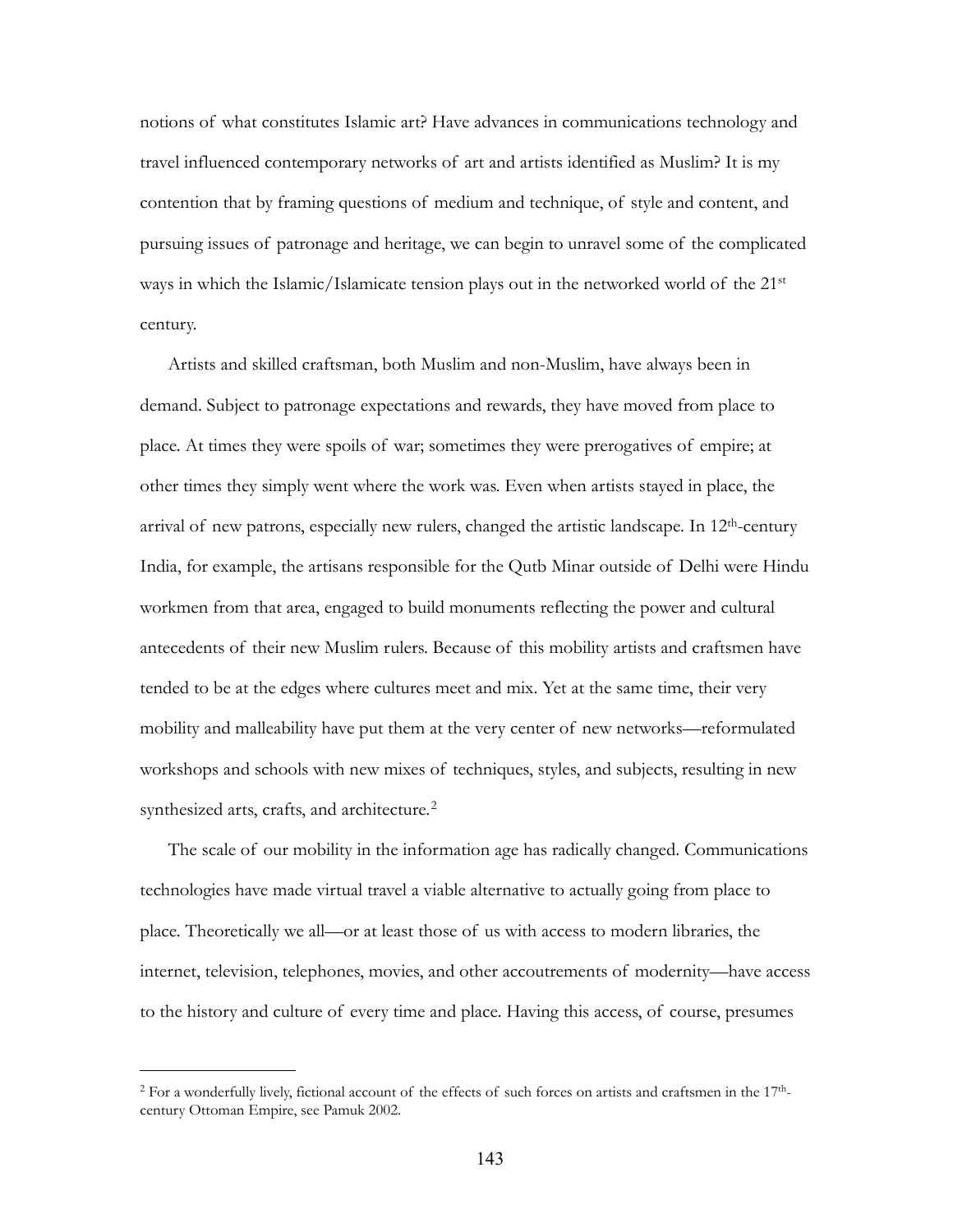an elite status. In fact, what we think of as contemporary "art," whether it is visual art, music, literature, dance, theater, or movies, presupposes a cosmopolitan elite engaged in creating it. What are the consequences for Muslim networks that artists can now move freely through much of the world, and can in one way or another imaginatively engage with the visual and literary traditions of any of them?

One result of this heightened accessibility and unprecedented mobility is a person like Jay Bonner (one of the world's expert designers of Islamic architectural ornament). Jay Bonner's biography redefines what is meant by Islamic/Islamicate art. From childhood in Menlo Park, California, Bonner doodled complex geometric patterns. In his teenage years he discovered Islamic geometrical design, and then studied at the Royal College of Art in London, where he earned his master's degree in 1982. Specializing in both geometrical design and arabesque, he has collaborated with an architectural calligrapher from Pakistan, wood carvers in Pakistani Kashmir and Morocco, ceramicists in Turkey, marble workers from India, tile makers from Morocco, and modern architects from the Middle East and Europe. Elements of his design work are now installed in the Great Mosque in Mecca, the Prophet's Mosque in Medina, and the Mosque at the Data Darbar Shrine in Lahore, Pakistan. In a forthcoming book he outlines his theories on the practical methods used in the past by skilled craftsmen to derive original ornate and complex Islamic geometric patterns.<sup>[3](#page-3-0)</sup>

Because modern buildings are all designed and built with high-tech procedures and materials, their construction is difficult for those attuned to Islamic(ate) values. As Jay Bonner has noted, it is a constant and delicate challenge to balance the complex technological factors of construction with the traditional techniques still adhered to by the

<span id="page-3-0"></span><sup>3</sup>Jay Bonner, *Islamic Geometric Patterns: Their Historical Development and Traditional Methods of Derivation* (Ashland, OR: White Cloud Press, forthcoming).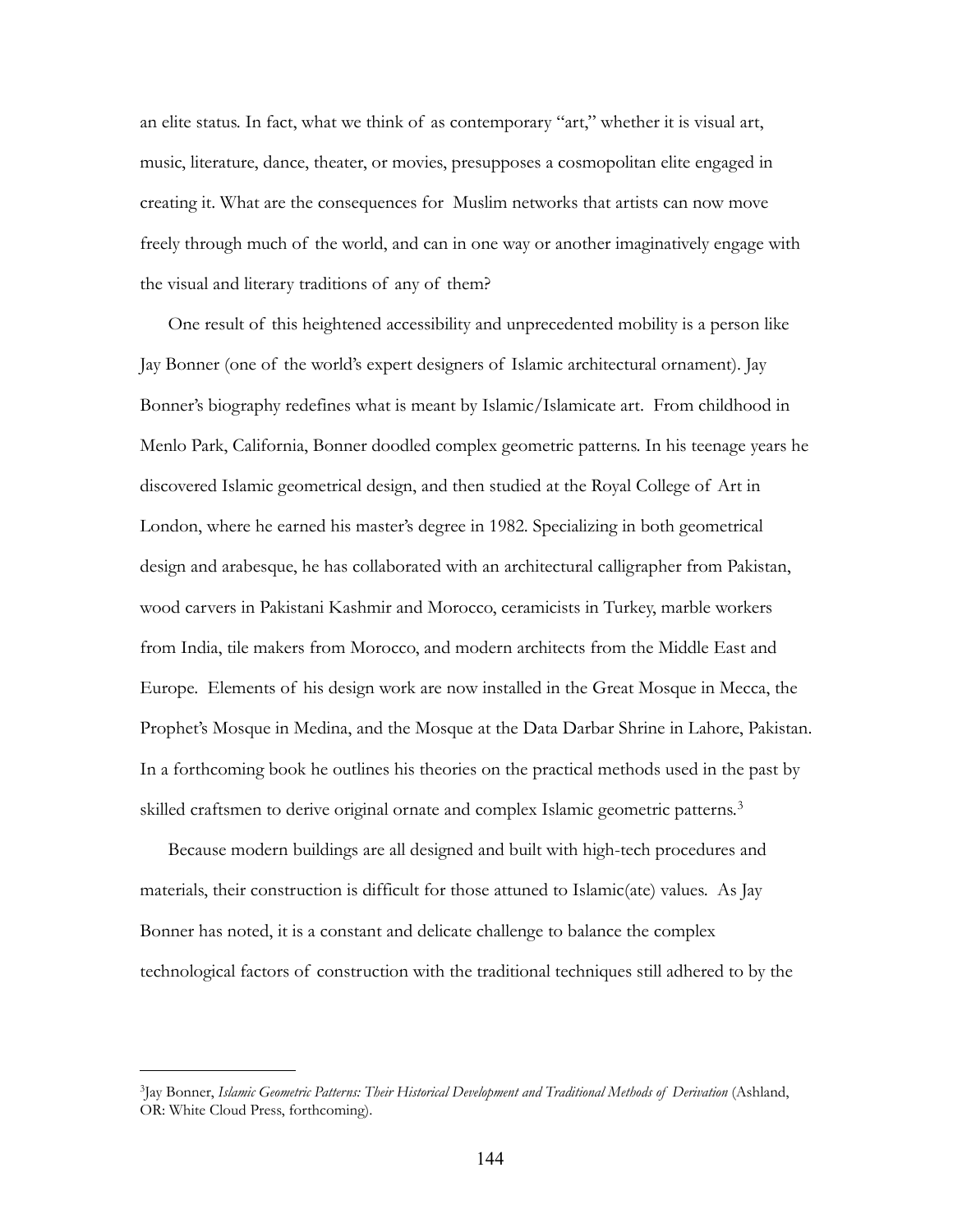craftsmen essential to Bonner's complex designs. Consider Bonner's account of networked design and construction on the Sliding Domes project for the Prophet's Mosque in Medina:

"This project was undertaken by the architectural firm Sonderkonstrutionen und Leichbau, headed by Dr. Bodo Rasch, in Stuttgart, Germany. The Sliding Domes project took several years to complete, and the team that worked on this project was made up of many Europeans, several people from England and the United States, a group of highly skilled woodcarvers from Morocco, as well as individuals from Venezuela, Egypt, Saudi Arabia, Uzbekistan, China, and India. I have no idea as to the religious makeup of all these people, but I assume the team was mostly Muslim and Christian. I do know that there was at least one Buddhist in the group.

The actual fabrication process also balanced traditional craftsmanship with state-of-theart manufacturing. All of the floral ornament on the interior of the domes was hand carved in Morocco by highly skilled and experienced traditional woodcarvers. Over a hundred carvers were employed for over a year while carving these floral elements. The wood was Atlantic cedar from the Atlas Mountains. The beauty of these domes would not have been possible without the skill of these woodcarvers. Conversely, the use of these traditional craftsmen would never have been possible were it not for the high tech engineering and manufacturing of the other components of these domes. There are very real difficulties in incorporating craft-based production into modern architecture. Concerning design, traditional craftsmen have not generally been trained to work outside their regional style, and often find it difficult to create works that use designs that are unfamiliar to them. Production also poses a problem when involving traditional craftsmen in large modern projects. Without training and experience, it is difficult to scale up to the production requirements needed for a large project, or to incorporate fixing details that are compatible with modern construction standards. Likewise, the lack of computer skills will often make it difficult to transfer information. Until more craft studios in countries like Morocco are experienced with larger projects and production requirements, the answer to these concerns is significant onsite supervision.

The modern age has made such diversity among design teams more possible than ever before. However, with the rapid spread in the use of the Internet for sending and receiving digital information, I have found that as a consultant, I travel to the

145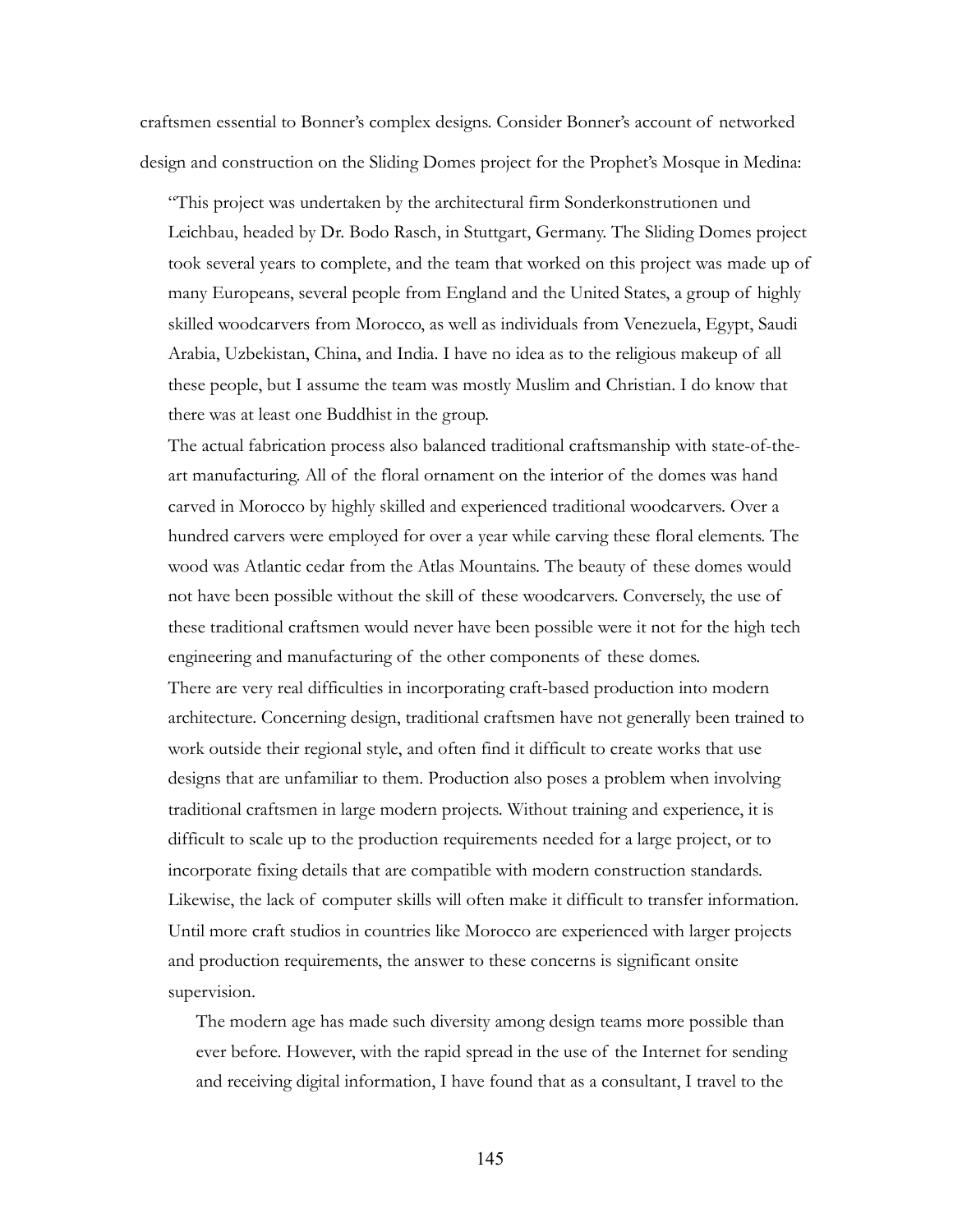offices of my clients less, and work more from my own studio. While this is good for my family life, it is not always ideal in facilitating the cross-cultural exchange of ideas that I advocate".<sup>4</sup>

Particularly challenging to Bonner in the context of the Sliding Domes project was the charge given to him to design ornament that was "pan-Islamic," in other words, design ornament that could be universally recognizable as Islamic and not specific to any geographical region or historical period. This was especially difficult since historically there has never been anything that could be called "pan-Islamic" art. Specific styles and forms have always been associated with particular places, empires, and times. Here is how Bonner describes the dilemma facing him:

"By far the most difficult aspect of my own involvement in this project was the initial design of a pan-Islamic floral style. (See Figure 1) The design brief, given to me in 1988, required the creation of a floral ornamental style that would be, at once, recognizably Islamic to Muslims from all parts of the world, but would not be identifiable to any period or region of the Islamic world. Considering the location – the Prophet's Mosque being a place of pilgrimage for millions of Muslims from all quarters of the world – I felt that this design brief was immensely appropriate. The idea from the client was that the ornament should include all Muslims, and exclude none. The completion of the concept for the design was intensely difficult, but very successful.

In designing this motif, I tried first to pinpoint those elements that recur throughout the tradition in the floral idiom, and then to use those common elements in such a way that an essential quality was created. I felt that certain qualities of the overall structure of Mamluk floral ornament fulfill those notions of essentiality, so that was a starting point. But then the floral and leaf forms, and other connecting details had to be added in order to bring the design to life. Scale was also very important, since

<span id="page-5-0"></span><sup>4</sup> From an unpublished paper (in progress) by Jay Bonner.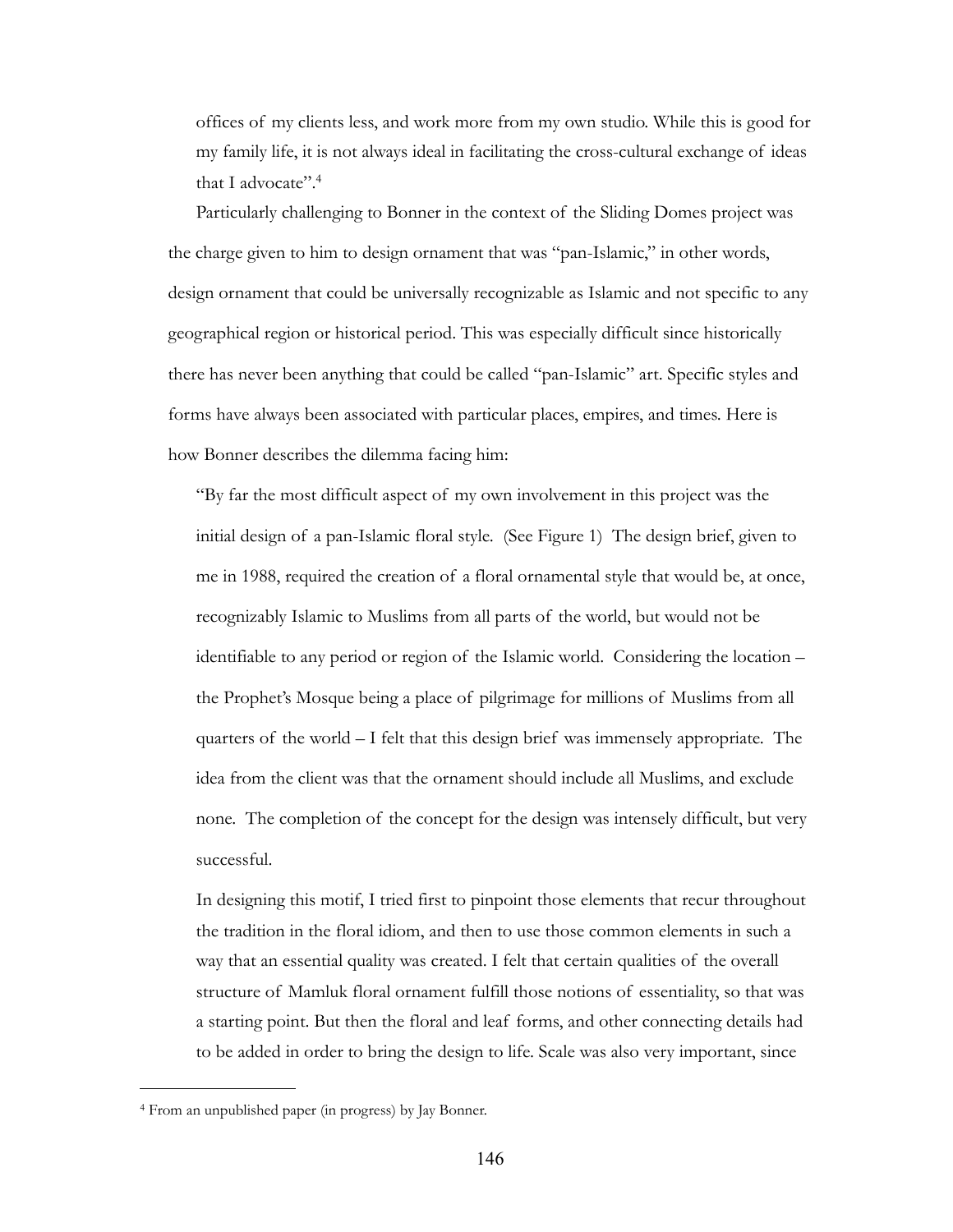the details had to be simple enough to be seen from a great distance—15 meters yet the overall design had to have enough visual character to be recognizably Islamic. Both residents and pilgrims alike have accepted the completed Medinan domes and their ornamental style. It is said that to copy is the greatest form of flattery. I am told that similar floral motifs created in this pan-Islamic style, by designers other than myself, are being used in various projects in the Medina area.["5](#page-6-0)

 The journey of Jay Bonner is itself a dramatization of the networked nature of both modern society and Islamic(ate) art. An artist originally from California who studied Islamic ornamentation styles and techniques in London, and who now lives in New Mexico, Bonner designs on a computer in collaboration with architects in Europe and the Middle East (with, of course, help from Fed Ex, telephones, and email). He has developed designs in partnership with Pakistani calligrapher Rasheed Butt, and these designs, some of which are considered "pan-Islamic," are executed in tile, marble, wood and metal by traditional craftsmen from all over the world; included among their clients are contractors whose patrons are the foundations which support the holiest Muslim shrines.<sup>[6](#page-6-1)</sup>

 Historically the kind of networking exemplified by Bonner's work has always been possible, though the geographical dissonances were not so dramatic in the past as they are today. There are many other examples of people who have been able to become authentic, complete participants in some part of a "foreign," formerly inaccessible tradition. While Jay Bonner re-discovers the foundations of Islamic geometric design derivation, there are painters from Muslim countries who immerse themselves in the stylistic and formal concerns of modern abstract painting. Consider the sensational ballerina, Altynai Asylmuratova, from Alma Alta in Kazakhstan, who has performed with the Kirov Ballet in Los Angeles in the title role of Juliet. Consider too the America poet

<span id="page-6-0"></span><sup>5</sup> Ibid.

<span id="page-6-1"></span><sup>&</sup>lt;sup>6</sup> To see more of Bonner's work, go to [www.bonner-design.com](http://www.bonner-design.com).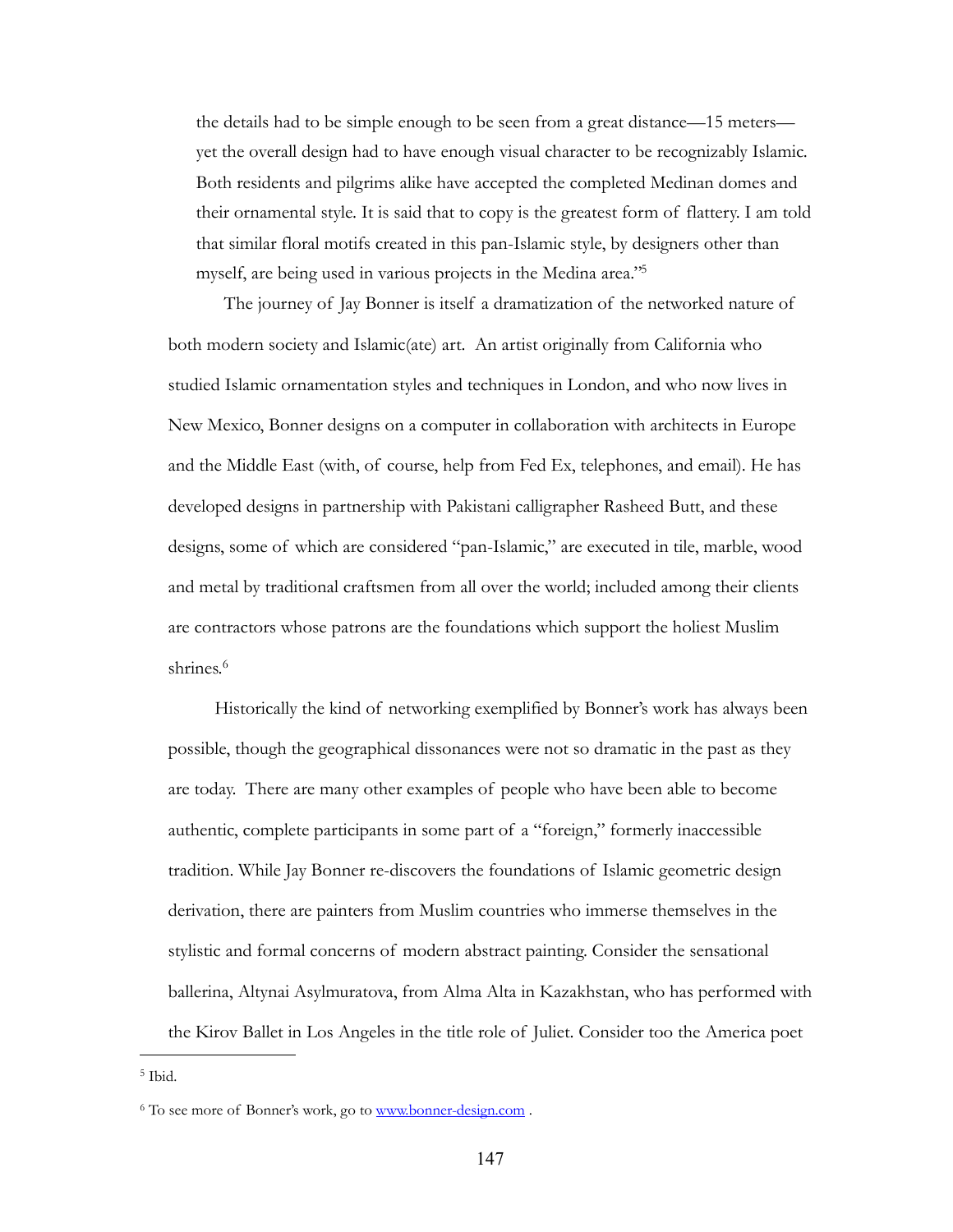Christopher Lee, writing in Urdu, and participating in poetry readings in India under the pen name of Firang Newyorkavi (Foreigner from New York). Such committed, engaged people turn upside-down our notions of who's an insider and who's an outsider, especially when the movement is between cultures, in both directions.

Not everyone, however, has either the inclination or the vocation to become a complete practitioner of some aspect of a secondary culture. There can be many purposes, and many different intentions. Some of my own artwork has illuminated literature from South Asia.<sup>[7](#page-7-0)</sup> My intention with this work has been to give to a western audience a taste of aspects of these traditions that aren't popularly accessible in the U.S. With my illumination I try to provide a visual translation to people not acquainted with much of the art or literature from this region. While evoking the feel of a particular form of Indian painting appropriate to the subject, for example, the illustration to a Sufi story set in Mughal India (See Figure 2), I nevertheless work with gouache and Italian watercolor paper—media that are different than those used by Mughal and Rajput painters. I avoid identifying a particular style from the outside, and then slavishly reproducing it. Instead, I try to work from the "inside out," focusing on the content of the narrative and using principles adhered to by early Indian miniature painters. (I stress, for example, their emphasis on line and two-dimensional composition instead of on depth and perspective.) The result is a hybrid; it is something neither entirely western, nor like the traditional Indian paintings of similar subjects, though my paintings do clearly acknowledge their historical models. A similar hybridization can be seen in the delicate botanical and bird paintings commissioned by Europeans in India in the eighteenth and nineteenth centuries and executed by indigenous Indian artists. While

<span id="page-7-0"></span><sup>7</sup> See Judith Ernst, *The Golden Goose King: A Tale Told by the Buddha* (Chapel Hill, NC: Parvardigar Press, 1995).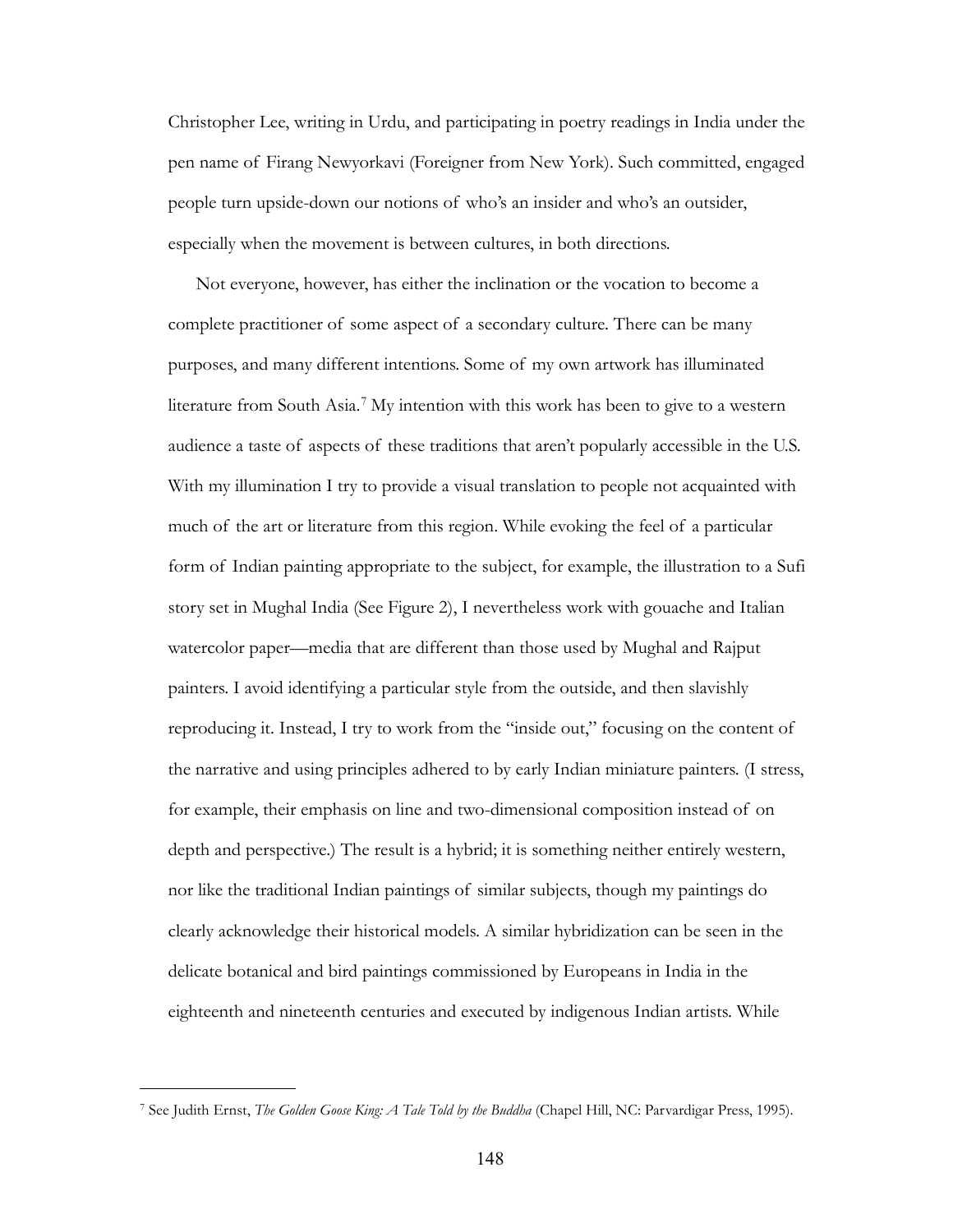they meet the scientific requirements of their patrons, these paintings still exhibit a distinctly Indian sensibility in their stylistic refinement.<sup>[8](#page-8-0)</sup>

 Whether it is total immersion in a foreign artistic tradition by individual artists, or varying degrees of mixing of content, culture, style, and method, one can detect artistic ferment all over the world. There are Asian painters, including Muslims, who use strictly modern, western modes of abstract painting, as well as Americans and Europeans who utilize forms associated with traditional Asian art, including those associated historically with Islam. There are artists in Asia employing mediums and styles of modern abstract painting to express traditional subjects, and artists using traditional styles and mediums to express modern, more "western" subjects.

While the well-known Iranian artist, Hossein Zenderoudi, uses modern mediums and styles, he incorporates more traditional motifs, for instance, in his strikingly graphic use of Arabic and Persian calligraphy to project what one critic calls " . . .the interplay of modernism and Islam".[9](#page-8-1) In the book *Hafiz: Dance of Life,[10](#page-8-2)* Zenderoudi has placed Persian calligraphic versions of Hafiz' poetry on colorful backgrounds inspired by modern abstract styles of painting. The visual results are reminiscent of both traditional, formal calligraphic compositions and vibrant, modern graphic pieces. Yet what dramatizes this book is the interplay between the translator's focus and Zenderoudi's art. While Michael Boylan's translations focus mostly on the earthly, more romantic elements in Hafiz's poetry, the artist uses modern graphic forms to highlight and reinvigorate traditional metaphysical principles inherent in the poetry of Hafiz. "For example, his

<span id="page-8-0"></span><sup>8</sup> For examples, see *Festival of India in the United States 1985-1986* (New York: Harry N. Abrams, Inc., 1985), p. 57; or see Joachim K. Bautze, *Interaction of Cultures: Indian and Western Painting 1780-1910* (Alexandria, VA: Art Services International, 1998), p. 331.

<span id="page-8-1"></span><sup>9</sup> Holland Cotter, *The New York Times*, September 27, 2002.

<span id="page-8-2"></span><sup>10</sup> Hafiz, *Hafiz: Dance of Life,* trans. Michael Boylan (Washington, D.C.: Mage Publishers, Inc. 1988).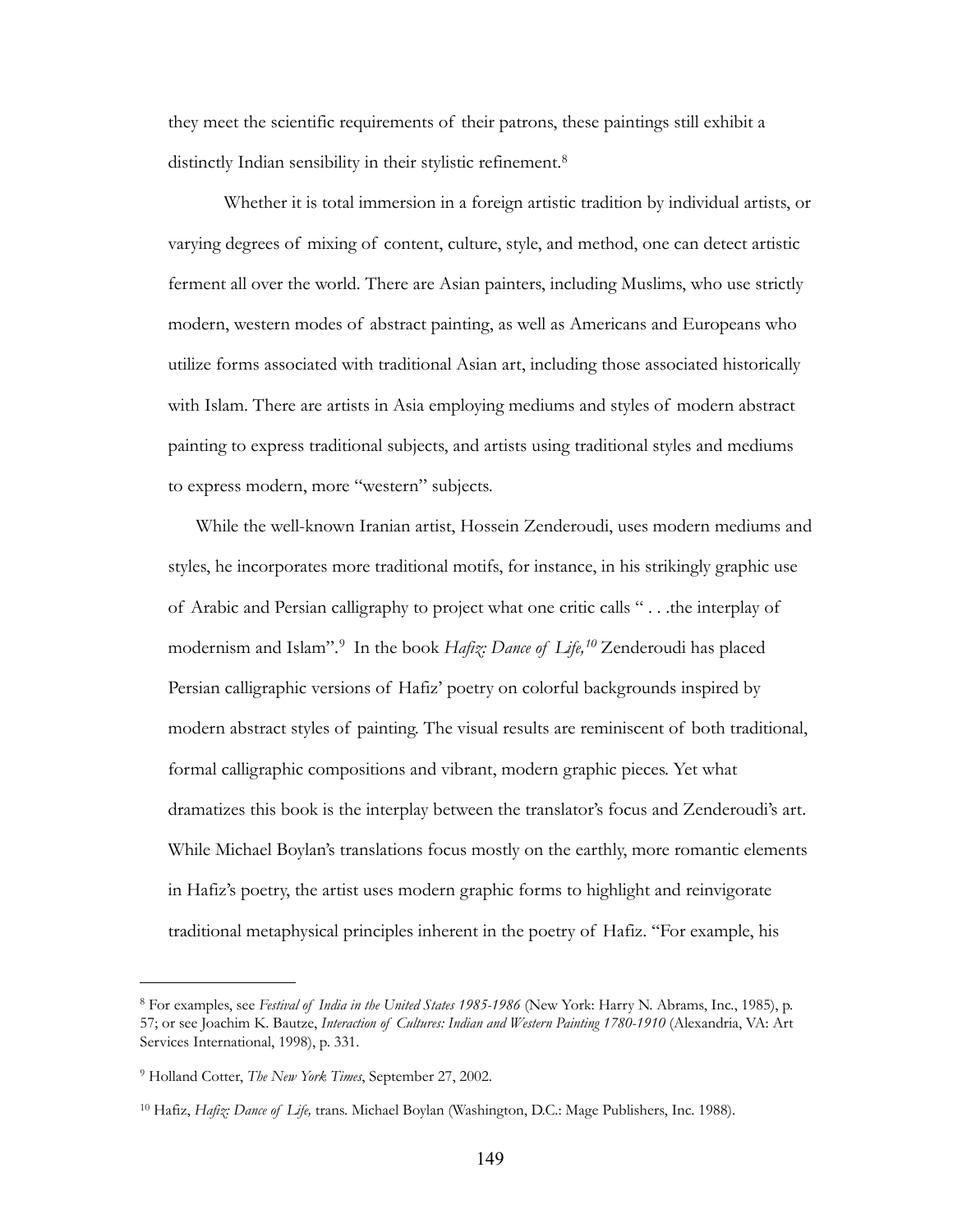illustration for 'Morning Light' (no. 2) spiritualizes a courtly love poem through the repetitive clusters of the written word Allah, together with the superimposed, upward moving triangles on the vertical axis reminiscent of Zenderoudi's Sufi painting called 'Keramat' (1983).["11](#page-9-0)

 Perhaps Zenderoudi's most renowned work is an illustrated Koran. It won the international UNESCO prize in 1972 as the most beautiful book of the year, even though it is graphically very different from a traditionally calligraphed and illuminated Koran. As in the example of his *Hafiz: Dance of Life*, he presents the holiest of Islamic books with a modern graphic sensibility that embodies to the modern viewer the sense of gravity and beauty associated with much earlier versions of the Koran.

 As a young man, Zenderoudi studied with the Armenian Iranian teacher and gallery owner, Marcos Gregorian, who had studied in Rome. Zenderoudi was encouraged to take seriously the art of local popular culture, including "coffee house painting." At that time this genre, picturing religious and popular literary themes, was considered primitive and marginalized as a sort of outsider art. Yet in 1960 Zenderoudi produced his own linocut version of the martyrdom of Imam Hossein. Featuring the centerpiece of Shiite spirituality, dating back to 680, the work was titled "Who Is This Hossein the World is Crazy About?" (Art critics did not miss the fact that the artist's name is also Hossein.) Gradually, however, Zenderoudi inspired a new artistic movement called "Sagha-Khaneh". It refers to a ceremonial public structure that holds water for travelers passing by, constructed in memory of the Shi'ite martyrs denied water in the midst of the hot desert of Kerbala. As Fereshteh Deftari observes,

"Exterior and interior decoration of these structures—which are often located in bazaars—may range from a simple brass hand (symbolizing the severed hand of

<span id="page-9-0"></span><sup>11</sup> Michael Craig Hillmann, "Afterword," ibid., p. 104.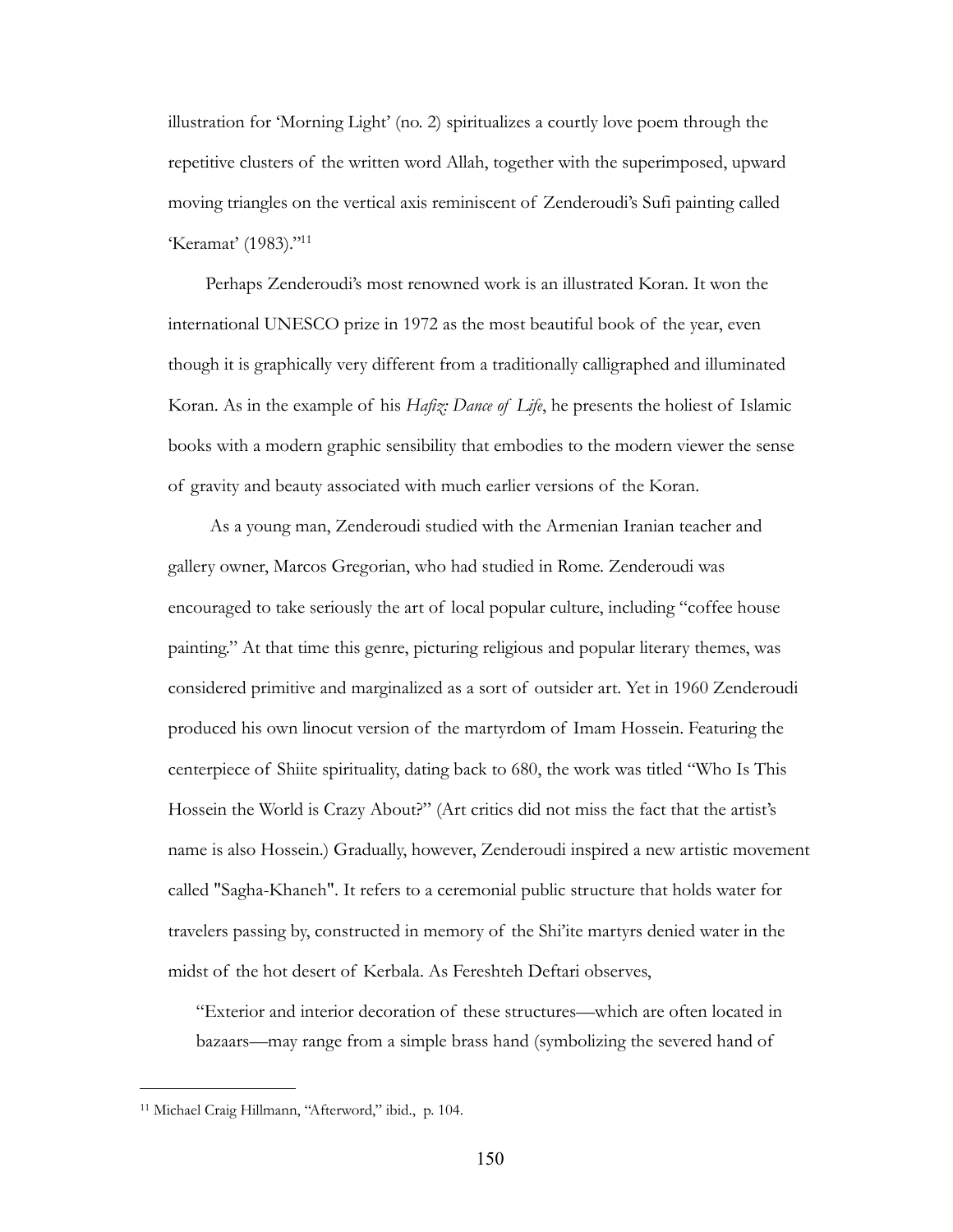Hazrat Abbas, who attempted to bring back water from the Euphrates) and a drinking bowl, to religious prints and objects such as padlocks or pieces of cloth knotted around the grillwork in acts of private devotion. In addition to functioning as a fountain, the whole complex constitutes a kind of mnemonic installation, a quotidian affirmation of faith, an intermediary between believers and their aspirations.["12](#page-10-0)

Using this as a symbol of indigenous cultural and religious iconography, the Sagha-Khaneh movement became the umbrella under which several Iranian artists of Zenderoudi's generation formulated a distinctively modern national art. Since 1961 Zenderoudi has lived in Paris, where he has developed his more calligraphic style. In it "he navigates back and forth through the millennia, from cuneiform to Arabic script, and through cultures, both indigenous and foreign. Divorcing text from meaning, from literature, from religion, from language itself, he turns word into image and function into form.["13](#page-10-1) His work continues to be exhibited in museums in Europe, the U. S. and in Iran and other countries in the Middle East.[14](#page-10-2)

 While Zenderoudi took modern, abstract styles and used them to express traditional subjects and content, the young Pakistani artist Shahzia Sikander,<sup>[15](#page-10-3)</sup> at least in

<span id="page-10-0"></span><sup>12</sup> Fereshteh Deftari, "Another Modernism: An Iranian Perspective," *Picturing Iran: Art, Society and Revolution*, ed. Shiva Balaghi and Lynn Gumpert (London and New York: I.B. Tauris & Co LTD., 2002), p. 74. Deftari's excellent article gives a full account of Iranian modernism, from its beginnings at the turn of the 20<sup>th</sup> century through the 1970s, and situates examples of art work in terms of the international influences on various artists (through travel, study, foreign and foreign-trained teachers) as well as the ongoing debate on ". . .How to be Persian and modern? Which direction to take: the West or the past, or both? This other modernism, like many of the culturally specific modernisms that emerged around the globe, was neither synchronous nor synonymous with the one constructed in the West. Its impulse being at the same time nationalistic and internationalist, it looked inward as well as outward. In art, its languages included both realism and abstraction, but formal issues were not its primary problems: the fundamental questions of Iranian modernism addressed the notion of identity" (pp. 81-82).

<span id="page-10-1"></span><sup>13</sup> Ibid, p. 78. This description is of course not quite applicable to the above examples of his Hafiz illustrations, or his Koran, which are both intimately tied to language, meaning, literature, and religion, or in the case of Hafiz, at least metaphysics.

<span id="page-10-2"></span><sup>&</sup>lt;sup>14</sup> You can see examples of Zenderoudi's work at: <http://www.zenderoudi.com/>.

<span id="page-10-3"></span><sup>&</sup>lt;sup>15</sup> You can see examples of Sikander's more recent work at: <http://www.bombsite.com/sikander/sikander.html>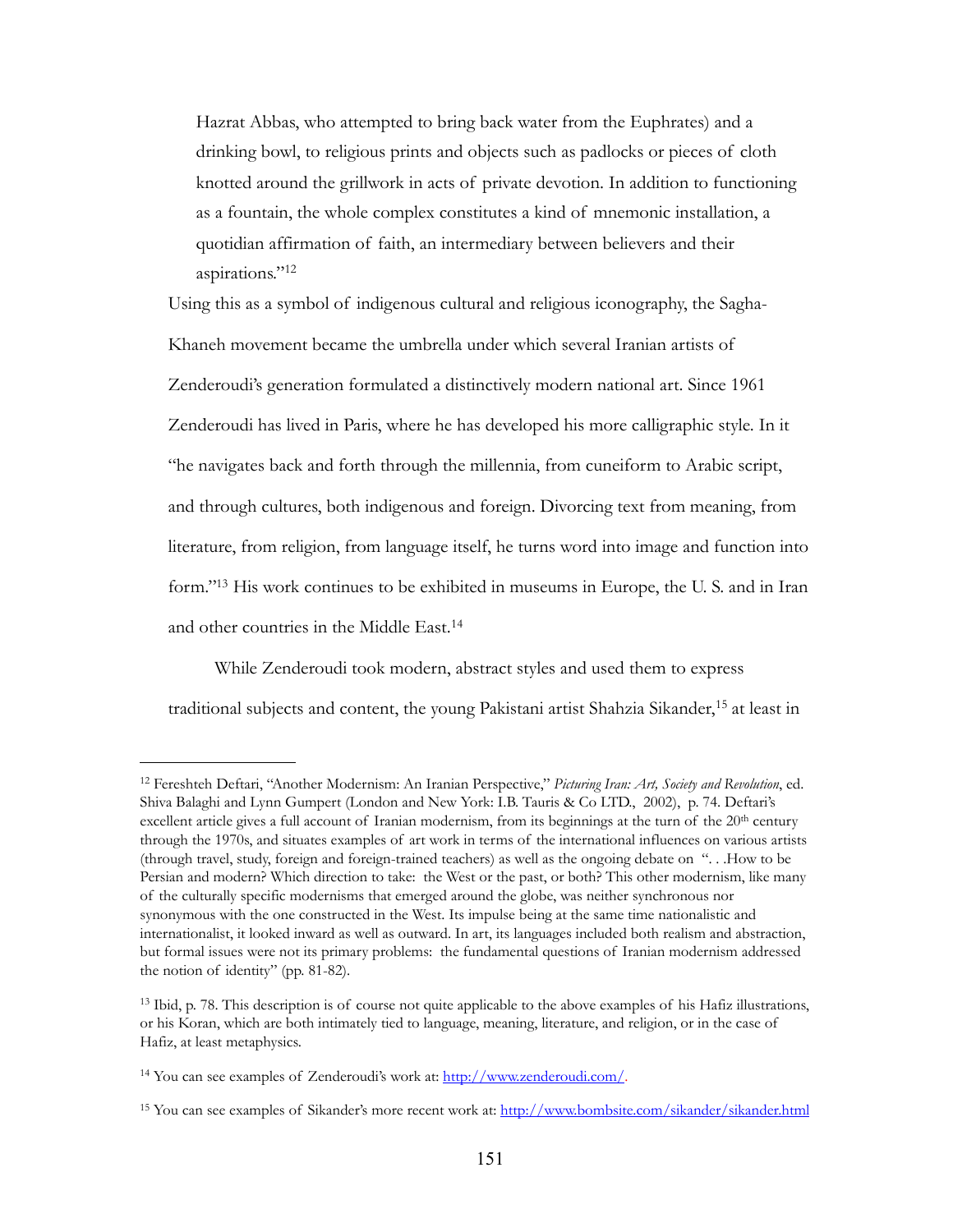her early work, used a very rigorous and traditional training in miniature painting to express modern and very personal themes. Sikander studied miniature painting at the National College of Art in Lahore under Bashir Ahmed, whose teachers were the last of a line of traditional painters going back to the wellsprings of Mughal painting. Ahmed taught his students to make fine brushes using baby squirrel fur and to use pigments ground from semi-precious stones. At the time Sikander entered the program, miniature painting was thought of as an anachronism. According to a paper by Vishakha N. Desai, based on interviews with Sikander and others, "Sikander's attraction to the miniature was actually a form of resistance to the prevailing fashion of working with oil on canvas. It was almost as if turning to miniature painting, with its labor-intensive technique and its demand for solitude, was the ultimate subversive or avant-garde act.["16](#page-11-0) Interestingly, it was two of her other teachers in Lahore, Zahoor ul Akhlaq and Salima Hashmi, whose influence led to integrating the miniature painting program into the curriculum of the National College in Lahore, even though they themselves favored techniques and styles considered more modern. Yet modern for them was also a catalyst for reengagement with the traditional: once both ul Akhlaq and Hashmi gained fellowships to study abroad, they found that the cultural distance afforded by travel made them intellectually engaged with the tradition of miniature painting and attracted to its possibilities as a modern medium.[17](#page-11-1) 

In her gouache painting, "The Scroll," finished in 1992 as a final project for her degree in Lahore, Sikander used her finely developed traditional miniature painting technique with its use of continuous narration or multiple images from different times

<span id="page-11-0"></span><sup>16</sup> Vishakha N. Desai, "Engaging 'Tradition' in the Twentieth Century Arts of India and Pakistan," *Conversations with Traditions: Nalima Sheikh and Shazia Sikander* (New York: Asia Society, 2001), p.14. You can also read this at: <http://www.asiasociety.org/arts/convoessay.html>

<span id="page-11-1"></span> $17$  Ibid.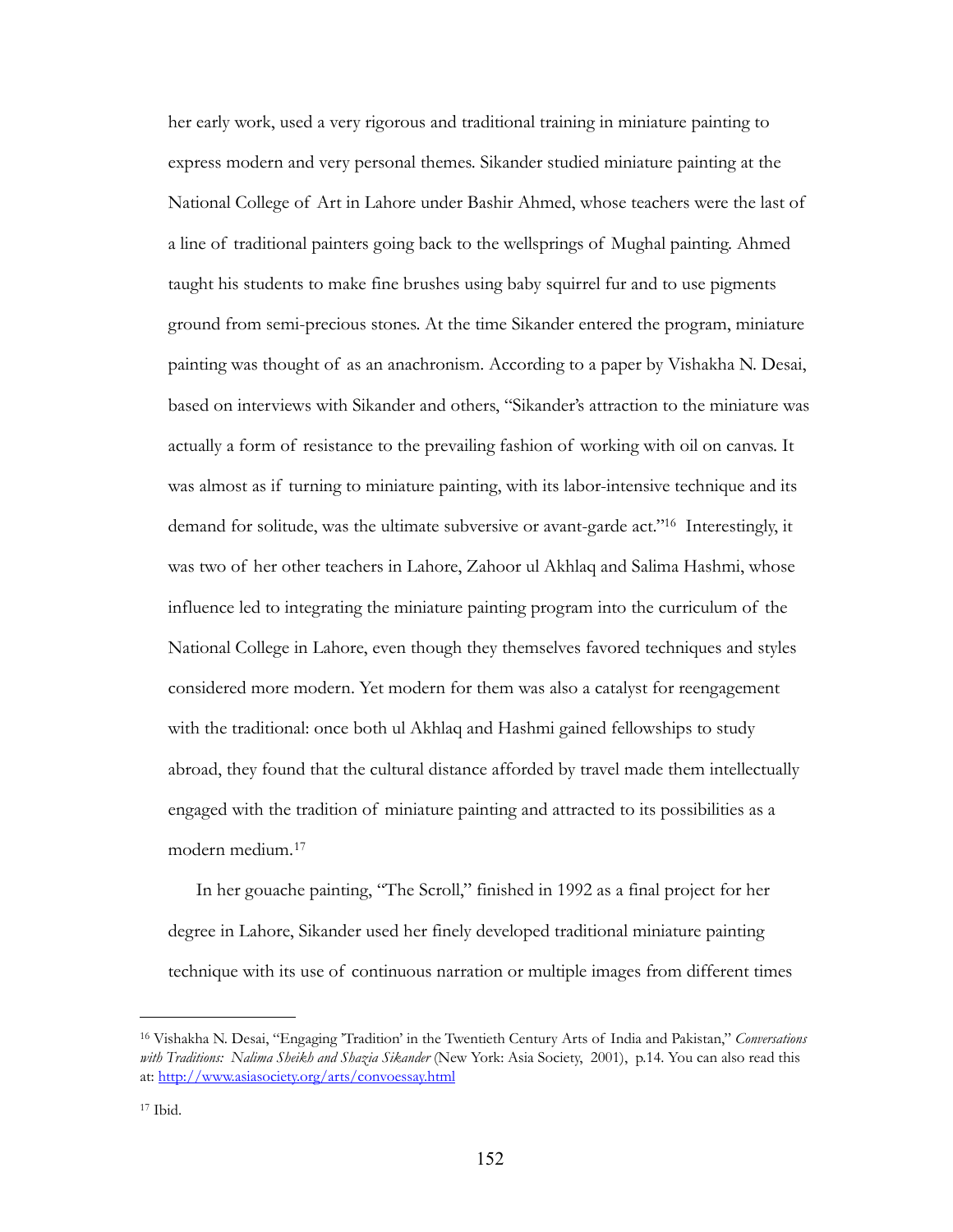shown in the same frame. Not only did she expand the width of her "miniature" painting to 64 inches, moreover, she also used these traditional stylistic tools to show her various activities as she moved through a day in the life of her family, a subject very modern in its sensibility.

In 1993 Sikander continued her graduate art training at the Rhode Island School of Design. Still a resident of New York, she has expanded far beyond the technical boundaries of miniature painting into installation and much larger digital images. Even in these forms, however, her reference to figures and decorative motifs associated with traditional miniature painting are unmistakable. She has also started to mix in images associated with Hindu India, which was not considered acceptable in Lahore during her undergraduate years, despite the fact that her teacher, Bashir Ahmed, encouraged his students to go beyond the traditional Mughal subjects, and was himself interested in Kangra painting.[18](#page-12-0)

Sikander's cultural interests could not be contained in narrowly religious categories. As Dana Shelf, curator of Sikander's exhibit at the Kemper Museum of Modern Art in Kansas City says, "Her mixed Muslim and Hindu iconography and hybrid painting style suggest that in her world experience, all mythologies, geographical borders, and cultural codes can and should be called into question."[19](#page-12-1) With this kind of expansive borrowing and mixing taking place in every direction, who can claim any cultural ownership? Whose heritage is genuine, whose spurious? In the interview with Vishakha Desai, Sikander talks about her engagement with subjects of Rajput painting as a Pakistani Muslim: "When you're focusing on miniature painting and you come across a Mewar painting from

<span id="page-12-0"></span><sup>18 &</sup>quot;Vishakha N. Desai Interviews Nilima Sheikh and Shahzia Sikander," *Conversations with Traditions: Nilima Sheikh and Shahzia Sikander* (New York: Asia Society, 2001), p. 70. You can also read the interview at: [http://](http://www.asiasociety.org/arts/convointerview.html) [www.asiasociety.org/arts/convointerview.html](http://www.asiasociety.org/arts/convointerview.html)

<span id="page-12-1"></span><sup>19</sup> Dana Shelf, curator, *Shahzia Sikander: Drawings and Miniatures,* Kemper Museum of Contemporary Art, Kansas City, MO, [http://www.kemperart.org/large\\_images/s\\_sikander\\_essay.html](http://www.kemperart.org/large_images/s_sikander_essay.html) .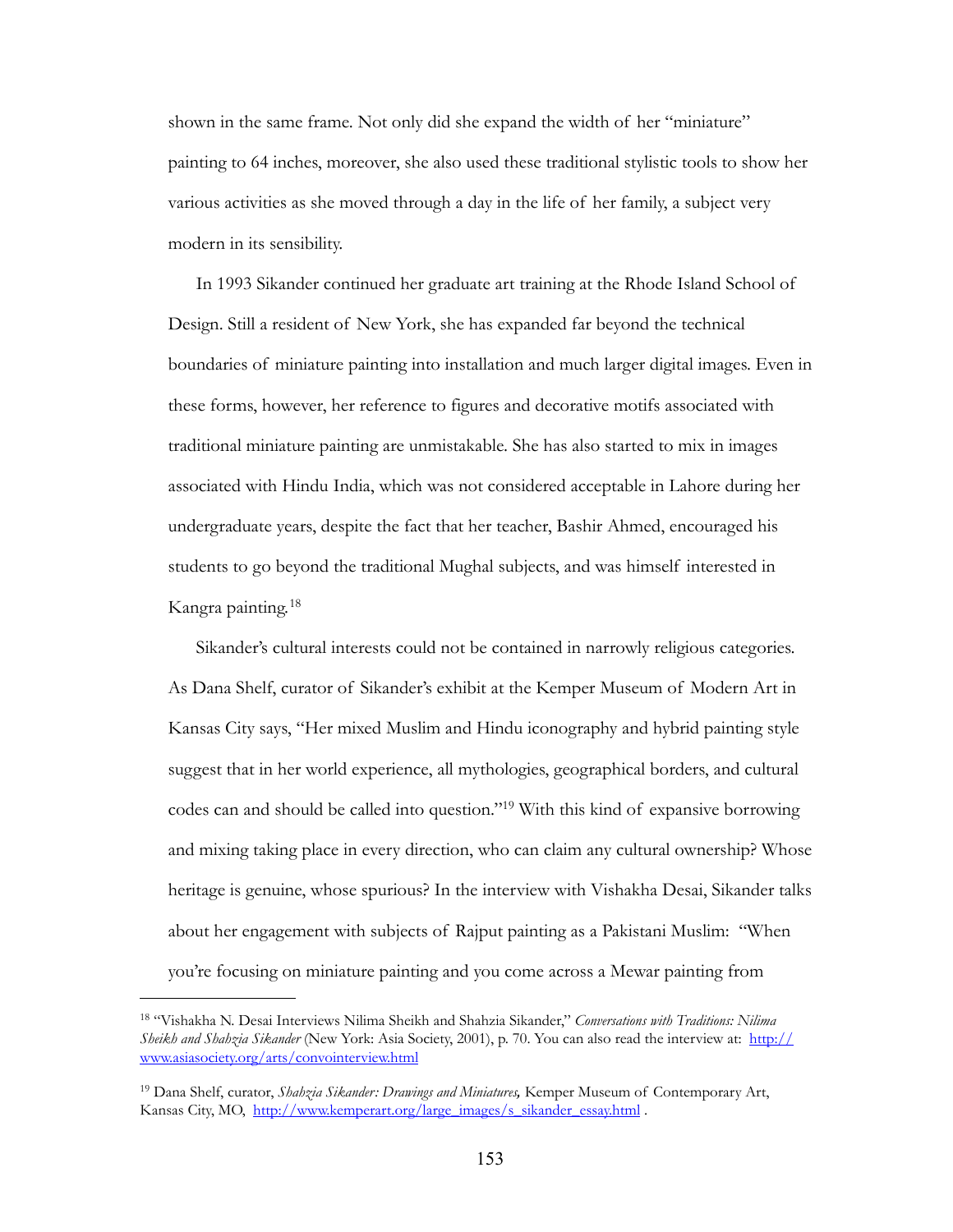Rajasthan, do you ignore it because it is from a Hindu court or do you embrace it because your family is Rajput?"<sup>20</sup> A Rajput Muslim, she is at the same time a student of modern art, who forthrightly acknowledges the influence on her work of artists like David Hockney, Freida Kahlo, Anselm Keifer, and Eva Hesse.

These are larger issues that go beyond Hindu/Muslim conflict in South Asia and the associated struggles for national identity, or even questions of ethnicity. This is not a new issue; it is only because geographical and cultural distances have collapsed that it seems more dramatic today. A cosmopolitan example from medieval Georgia is instructive. Shota Rustaveli wrote the Georgian national epic, *The Knight in the Panther's Skin,* in the late twelfth or early thirteenth century.<sup>[21](#page-13-1)</sup> He claimed to have written it in the style of the Persian epic, which, while not Islamic in content, by this time was certainly connected to an Islamicate empire. Rustaveli dedicated his work to his Christian queen and perhaps his paramour, Tamar. To this day the models of ideal Georgian manhood and womanhood are the four main heroes and heroines in the story. Two of them are Arab while two are Indian. Since my grandfather was Georgian, I have a claim to this heritage. But does my mere ethnicity allow me to claim a special empathy with the cosmopolitan, Georgian connections exemplified by this great epic? Or does deep engagement with a country and affinity for its culture and language become a valid foundation for a claim on its heritage?

To further our understanding of the complex influences on a modern South Asian Muslim artist such as Shahzia Sikander, we must also consider some of her cultural antecedents, like the famous  $20<sup>th</sup>$ -century painter, Abdul Rahman Chughtai. Until his death in the 1970s, Chughtai worked in India/Pakistan. While known as an icon of art in

<span id="page-13-0"></span><sup>20</sup> <http://www.asiasociety.org/arts/convointerview.html>

<span id="page-13-1"></span><sup>21</sup> Shota Rustaveli, *The Knight in the Panther's Skin*, trans. Venera Urushadze (Tbilisi: Publishing House Sabchota Sakartvelo, 1986; reprint ed., Nova Science Publishers Incorporated, 1999).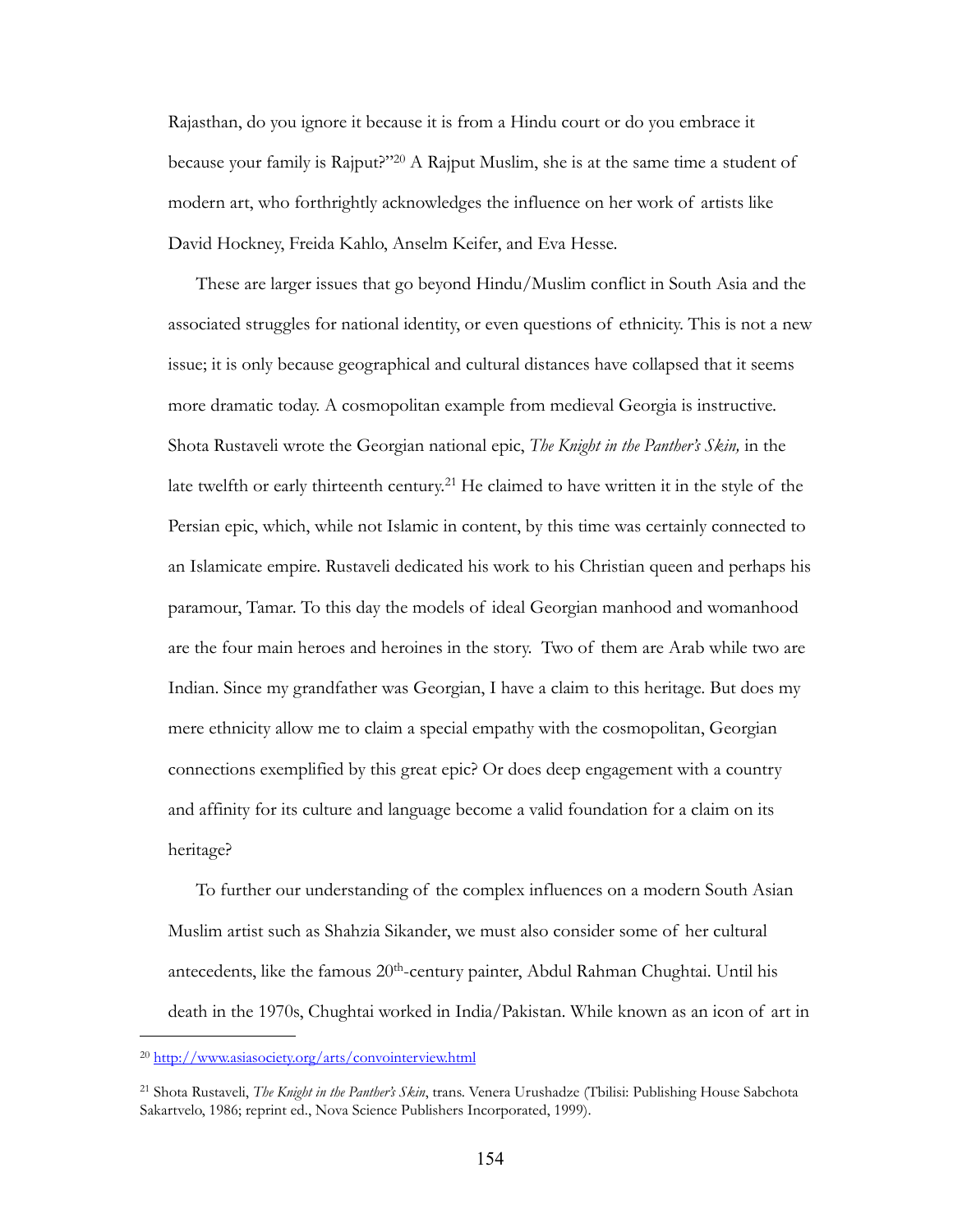Muslim Pakistan, his work elegantly synthesized multiple styles of Indian painting, from the Buddhist images at Ajanta, to the work of the Mughal painters, to the Hindu-themed paintings of the Rajput miniaturists. Some of Chughtai's subjects were associated with culturally Islamic themes, and he seemed to be keenly aware of the need to create a distinctively Mughal-inspired sensibility in his art, yet his synthesis of painting styles from the entire Indian subcontinent is clearly related to his early association in Calcutta with members of the New Bengal Movement, led by Rabindranath Tagore's nephew, Abanindranath Tagore.<sup>[22](#page-14-0)</sup> Tagore was associated with Ananda Coomaraswamy, who in turn had been inspired by the revivalist Arts and Crafts Movement in England of William Morris and colleagues. Tagore, together with other artists of the New Bengal Movement, wished to revitalize Indian art by looking to traditional Indian models and subjects, including Hindu and Buddhist literature, for inspiration. Attracted by this movement, European and Japanese artists came to study in Calcutta, with the unintended consequence that Indian artists started to use a Japanese technique of watercolor, which, by washing off color from the paper surface, resulted in a delicate, suffuse glow.<sup>[23](#page-14-1)</sup> Though he was known to prefer working on his own, and in fact split off from the New Bengal Movement quite early, this Japanese technique remained fundamental to the style that Chughtai developed throughout his career.<sup>[24](#page-14-2)</sup>

The question posed by this imported Japanese technique involves the extent to which cultural mixing of artistic forms is necessarily based on the existential decision of

<span id="page-14-0"></span><sup>22</sup> For examples of work by this school of painters, see Sister Nivedita and Ananda Coomaraswamy, *Myths of the Hindus & Buddhists* (New York: Henry Holt & Company, 1914), with illustrations under the direction of Abanindranath Tagore.

<span id="page-14-1"></span><sup>23</sup> Marjorie Husain, Preface, *A Selection of Contemporary Paintings from Pakistan* (Pasadena: Pacific Asia Museum, 1994), p. 28.

<span id="page-14-2"></span><sup>&</sup>lt;sup>24</sup> You can see some of his paintings at:  $\frac{http://megaeast.com/default-asp?section=art%20and}{http://megaeast.com/default-asp?section=art%10and}$ [%20culture&page=chughtai.con.](http://megaeast.com/default.asp?section=art%20and%20culture&page=chughtai.con)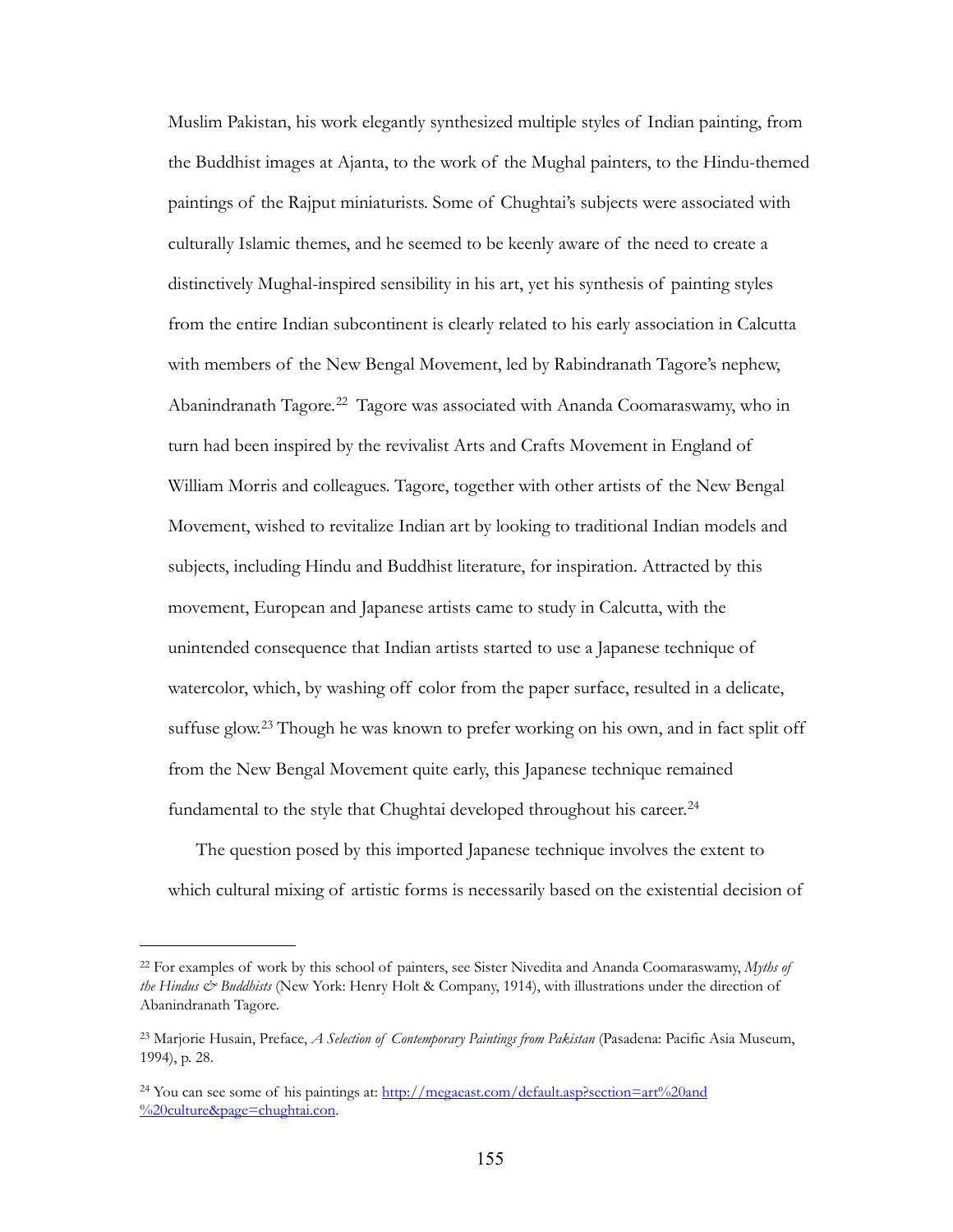the artist. What may seem to the outsider as aesthetic revolutions may in fact be incidental effects dictated by the inherent physical qualities of new materials. Think about the very different stylistic parameters that one sees in mosaic, fresco, watercolor, and oil painting on canvas. Work by a western-trained artist using Chinese brushes, paints, and papers can look much like a Chinese painting simply because of the unique characteristics that Chinese brushes and paints produce on rice paper. Think of the stylistic changes in Persian and Indian painting when artists started to use oil paints as they did in Qajar Iran. Did these changes occur because of artistic intention, influenced by western painting, or were they simply brought about by a change in medium?

As a more recent example of the same process, consider the Iranian films, *Gabbeh* and *The Color of Paradise.* Both represent a real departure from American and European filmmaking. Both are composed of dialogic vignettes that dynamically play off of the visuals, creating a subtle poetic structure rather than a narrative one. They are not based so much on the models of John Huston or Ingmar Bergman, as they are visual evocations of traditional poetry like that of Hafiz and Rumi. However, since the medium is so familiar to us, we see them as part of a continuous tradition of modern cinema, even though their informing spirit may be quite different.

But if Bengal was the locus of the New Bengal Movement, which seems to have influenced Chughtai and other artists in Pakistan, contemporary painters in present day Bengal (substantially Bangla Desh) have sometimes departed from those local traditions. Mohammad Kibria, a pioneer of the modernist movement in Dhaka, graduated from the Calcutta Art School in the 1950s, just at the time that several painters were coming back to Bengal after having studied art in Europe. Kibria's work was at first influenced by these painters, but then in the early 1960s, he went to Japan in order to study graphic art. There he radically changed his style. His paintings became purely abstract, using the

156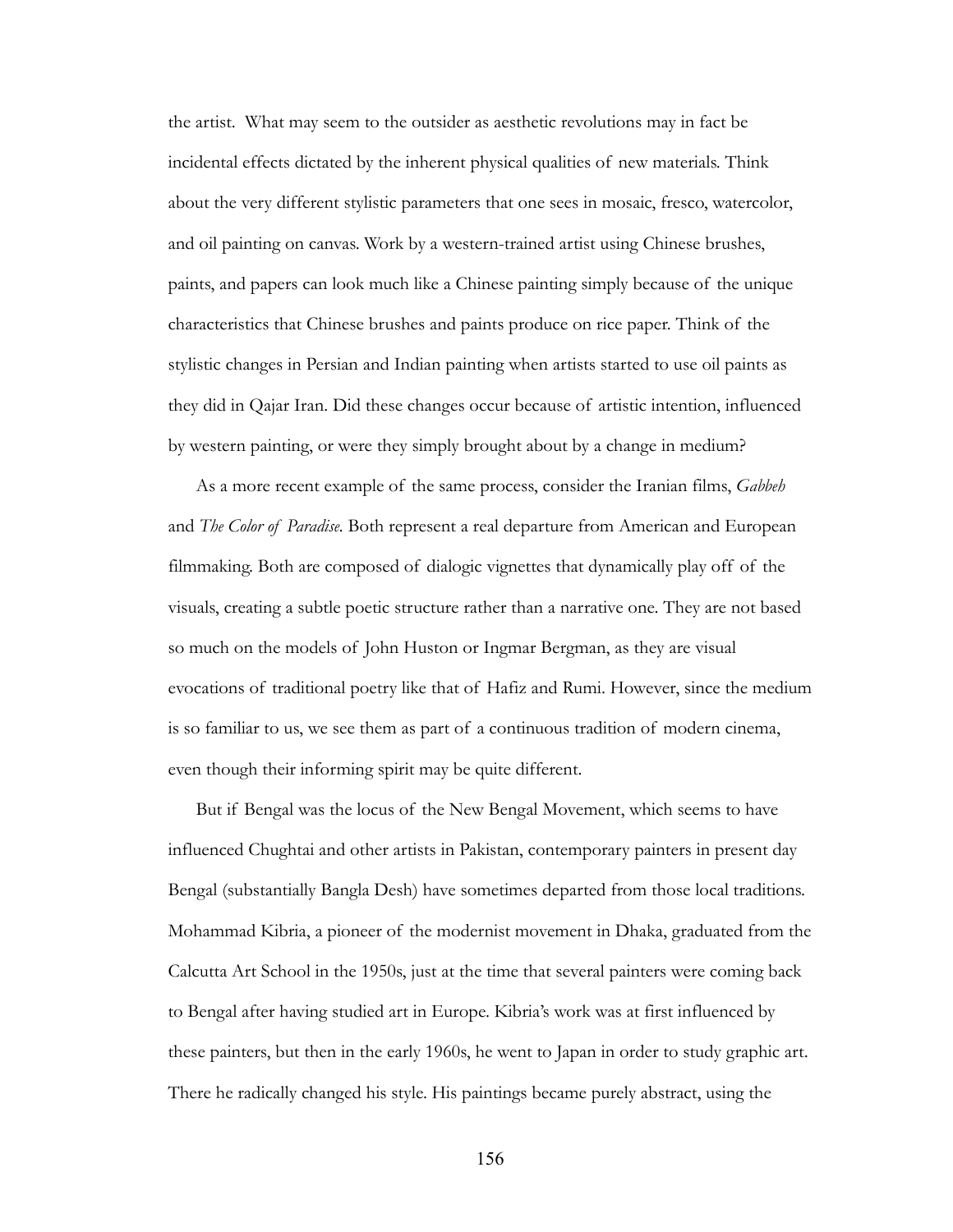interplay of texture and color to create quite beautiful visual harmony. Today he is regarded as one of the most prominent painters in Bangladesh, even though there is nothing visually inherent in his work that suggests the cultural location of the artist. His paintings, while extraordinary, could have been created by an abstract painter residing anywhere in the world. The same could be said of his student, Mohammad Eunus. (See Figure 3) Following the lead of his teacher, Eunus studied in Japan, receiving his MFA from Tama Art University in Tokyo. Another contemporary Bangladeshi artist is Muhammad Fokhrul, who is equally abstract in his painting style. (See Figure 4) Fokhrul, though his work is visually connected to modern, western styles, nevertheless uses mediums not usually associated with modern art (mustard oil, printers ink, and leather working tools to inscribe the paper). He also makes it very clear that he considers himself both a Muslim and an artist, and so he has made a conscious choice to use only abstract forms in his artwork. To the casual viewer this is a surprising twist, since his work would appear to be informed not by Islamic principles, but rather by modern abstract sensibilities.<sup>[25](#page-16-0)</sup>

Until now, implicit in the cases I have discussed has been the notion of the artist as an autonomous agent making individual creative decisions based on his or her own notions of artistic integrity. But one cannot ignore the question of patronage. Jay Bonner, after all, is working in the context of a patronage system not unlike that represented by the builders of the great Islamicate monuments of the past, including the guilds of traditional craftsmen who create his designs in stone, wood, and tile. Working within a particular set of traditional design parameters, he creates original work that he probably would not characterize as self-expressive, even though he considers it to be

<span id="page-16-0"></span><sup>&</sup>lt;sup>25</sup> You can see a sample of contemporary paintings by artists from Bangladesh at:  $\frac{http://}{http://}$ [www.chayamachigaro.com/exhibition/bangladesh/bangladesh.htm](http://www.chayamachigaro.com/exhibition/bangladesh/bangladesh.htm)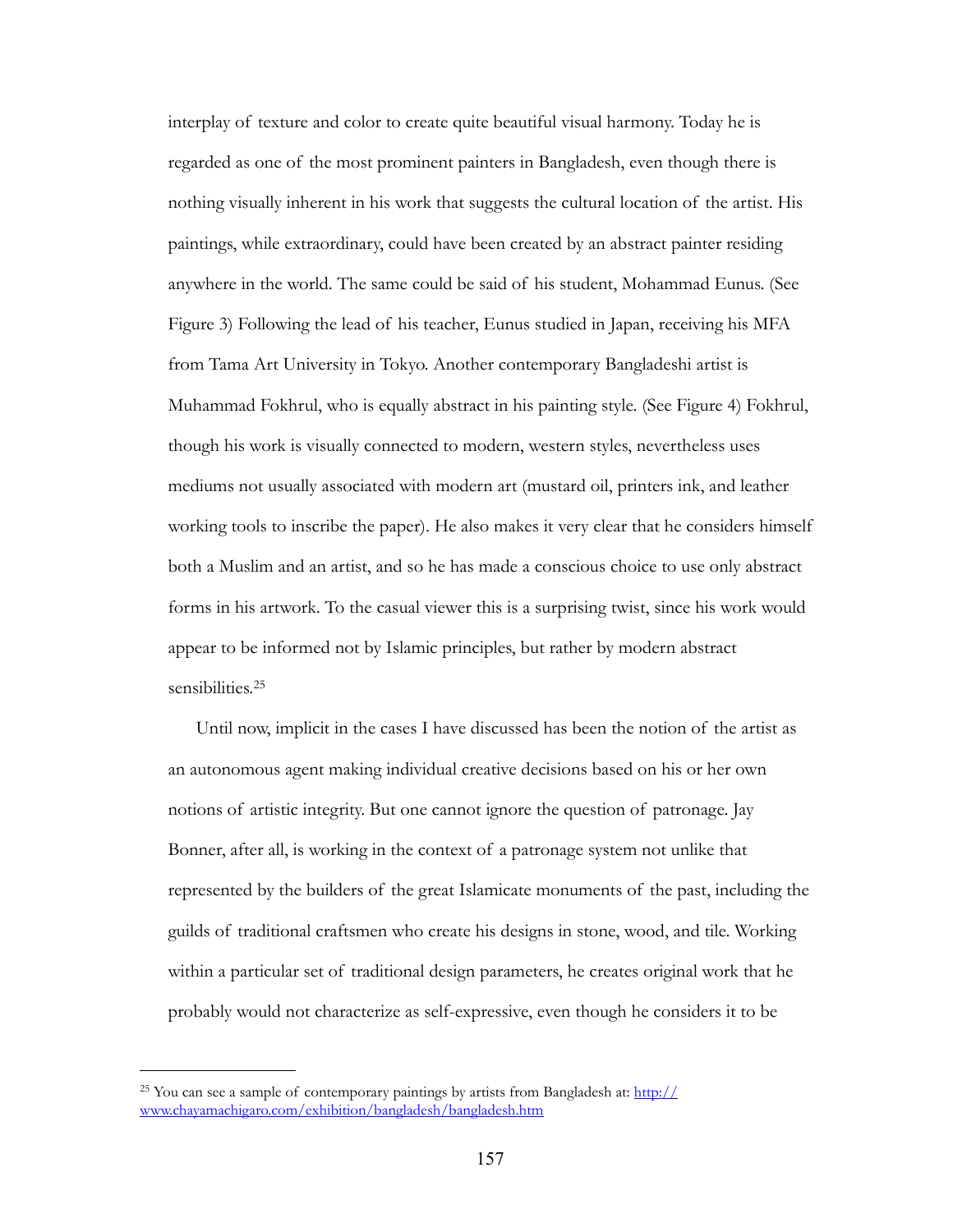individually challenging and artistically fulfilling. His patrons see themselves as the modern preservers of an Islamic aesthetic, which they now conceptualize as "pan-Islamic."

Does use by the patron, or the patron's intentions for the work, determine whether or not a work can be called Islamic? Certainly the patron's wishes and viewer's purposes are significant. Much of the European, especially French, Orientalist painting done in the nineteenth century seems peculiarly voyeuristic and theatrical; it projects colonialist fantasies on subject peoples for an eager European public with a taste for the exotic. But what about the images of the Madonna and the Christ child painted by Mughal artists and collected in folio volumes with other curiosities for the entertainment of the Mughal court? Certainly these "Occidentalist" paintings were not considered sacred, since they weren't used ritually, but does their subject make them religious? What about the intent of these artists and the purposes of their patrons? Christ appears in the Koran, and according to Hadith, the Prophet protected an image of the Madonna and Child while ordering the destruction of the idols in the Ka`ba. Assuming these Mughal artists were Muslim as were their patrons, does that make these paintings Islamic, even though the images seem to have been used for entertainment by the court? What if the painters were Hindu, working for Muslim patrons? Or does it really matter? Perhaps these questions reflect more about our modern preoccupation with religious identity than they do about the thinking of the Mughal painters and the wishes of their royal clients.[26](#page-17-0)

When we consider the patronage issue in the context of today's corporate patrons, the picture becomes even murkier. When editors become essentially marketers; when most movies are made for a mass market; when cultural icons of other countries, like the

<span id="page-17-0"></span><sup>&</sup>lt;sup>26</sup> For a discussion of Islamic religious identity as a creation of census and population figures, see Carl W. Ernst, *Following Muhammad: Rethinking Islam in the Contemporary World* (Chapel Hill, NC: University of North Carolina Press, 2003), chapter 2.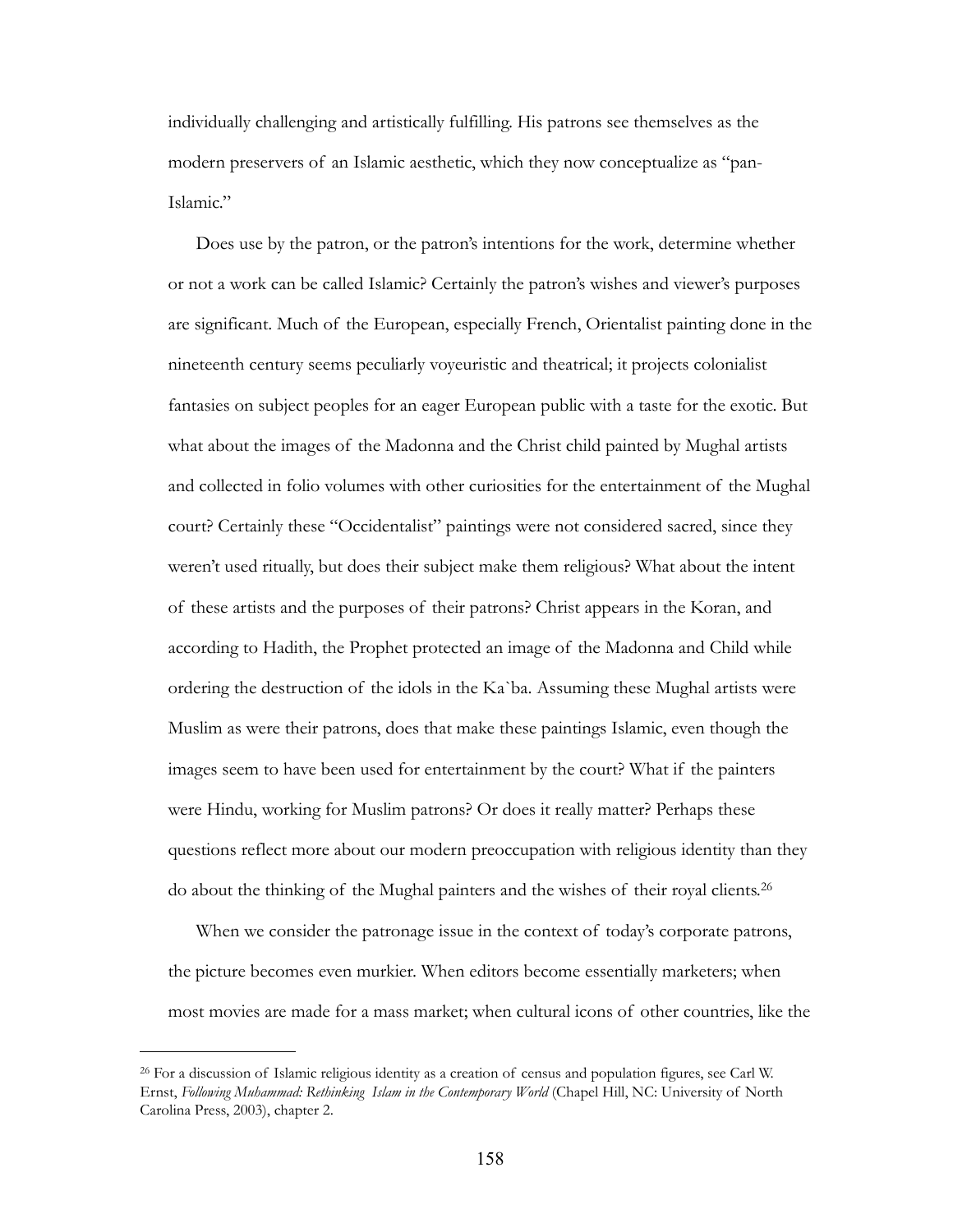Taj Mahal, are used to sell Coke and Nikes; then all of our idealistic notions of individual intent, integrity, and cultural engagement become muddled. With corporate sponsorship the bottom line is profit, and the individual artist does not necessarily have much creative control. Even the viewer's engagement comes into question. Should an artwork commissioned by a large American bank to go with the décor in their branch in Riyadh, even if done by an artist native to that country, be considered Islamic(ate)?

So what is Islamic art in this modern, networked context? We began with Jay Bonner, who works in some ways within a very traditional model of style, technique, and patronage, though networked in new ways. Most would probably agree that his work is Islamic, especially since it has been commissioned for monuments central to Islamic loyalty and piety. Some of my work has been with nominally Islamic subjects, though aimed at a western, non-Muslim audience. Is it Islamic? Perhaps Islamicate but not Islamic. With Hossein Zenderoudi, himself originally from a majority Muslim country, we see an artist who uses symbols and texts traditionally associated with Shi'ite Islam, albeit with a very modern and personal graphic style. Shazia Sikander has taken a very traditional style associated culturally with Islam, and used it to connect all of the varied and multi-cultural elements of her personal universe, including some (but not all) associated with Islam. The Pakistani painter, Abdul Rahman Chughtai, synthesized several traditional styles of Indian painting while creating work emblematic of Mughal culture for modern Pakistanis. And then we have to appraise the three Muslim artists from Bangladesh: despite their country of origin and the professed creedal/ritual practice of at least one, all of them paint in abstract styles that could have been used by artists anywhere in the world.

The list of hybrid artists could be extended. What of the work by the Malaysian artist and social activist, Sharifah Zuriah Aljeffri, who did a series to commemorate the

159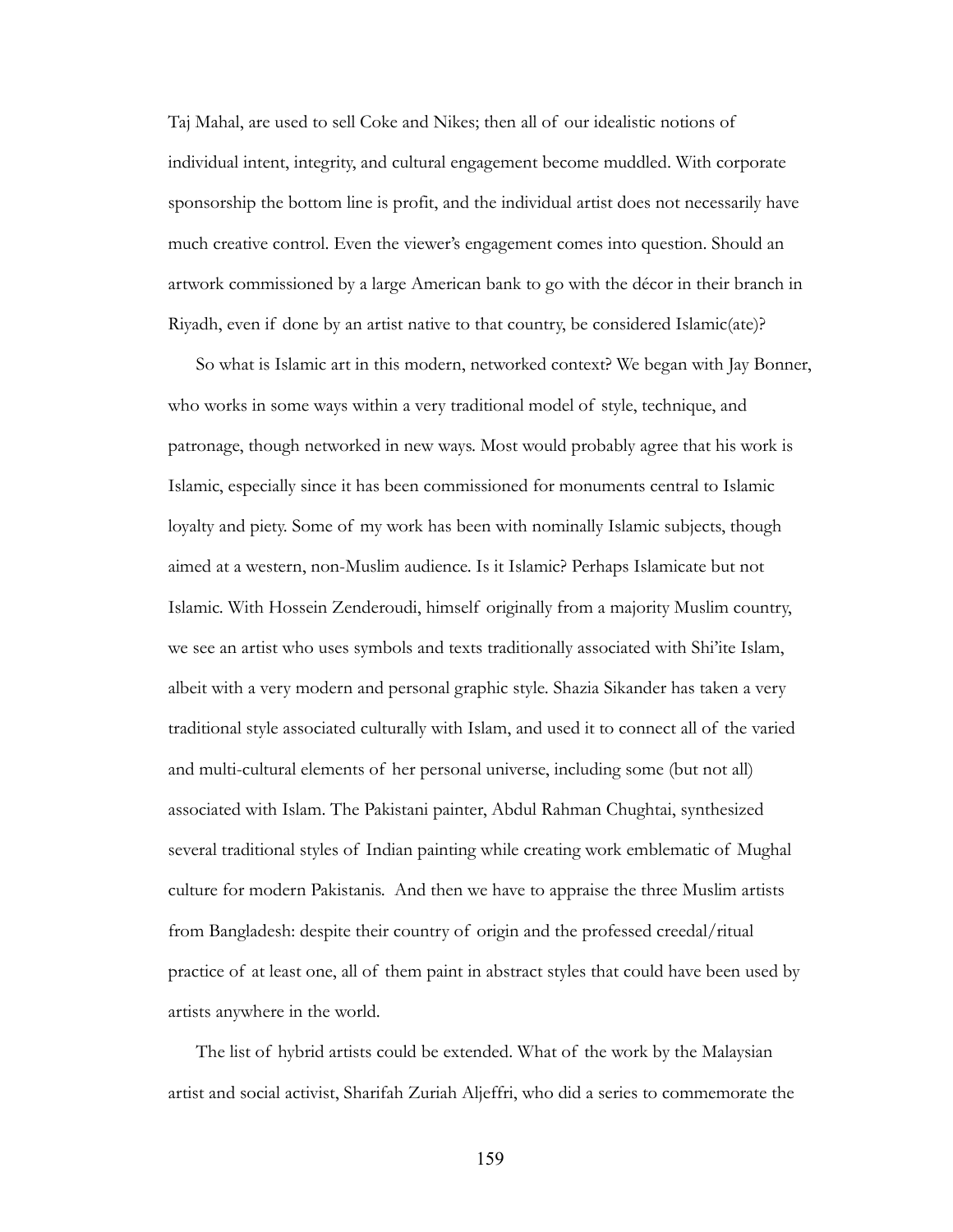atrocities in Bosnia? (See Figure 5) Using Chinese brush technique, she painted lines suggesting Arabic calligraphy, punctuated by bold brush strokes of red, emblematic of the violence aimed at Bosnian Muslims, especially women. Inspiration for the series came from the highly apocalyptic Surahs 40-46 in the Qur'an, which highlight the letters ha and mim as evocations of Judgment Day and the separation of good from evil. She calligraphs these letters in her Bosnian series, as well as the word rahim, "the Compassionate," which comes from a root meaning womb. Focusing on Yusof Ali's interpretation of this series of surahs, she meditates on the relation of faith to unfaith, revelation to rejection, goodness to evil, and truth to falsehood. Aljeffri says of the Bosnian series, "*Ar-Rahim* is one of the attributes of Allah meaning The Compassionate. There is a connection between *Rahim* and *Ha Mim*. *Rahim* symbolizes the completion and healing of *Ha Mim*. It is with the Compassion of Allah, that we can prevail over the heinous acts and atrocities taking place in Bosnia."<sup>27</sup> The overall visual effect of her work is evocative of Chinese or Japanese freeform calligraphy, but her social commentary, as well as the Arabic letters, adds a drama and immediacy to what is usually a much more rarified medium.

The book, *Manifestation of Feeling: A Selection of Painting by Iranian Female Artists*, was published in 1995 by the Center for Visual Arts, part of the Iranian Ministry of Culture and Islamic Guidance. It includes a tremendous variety of painting from traditional miniature styles to completely abstract works, with every imaginable visual permutation in between those two extremes. One painting, "Palestine," by Badri Alaie, is a bold, obviously political graphic statement showing the Star of David serving as a nailed-on gate over a door behind which, the viewer is led to assume, the Palestinian people are

<span id="page-19-0"></span><sup>27</sup> Sharifah Zuriah Aljeffri, from her "Bosnian Series Art Statement," 1992/93.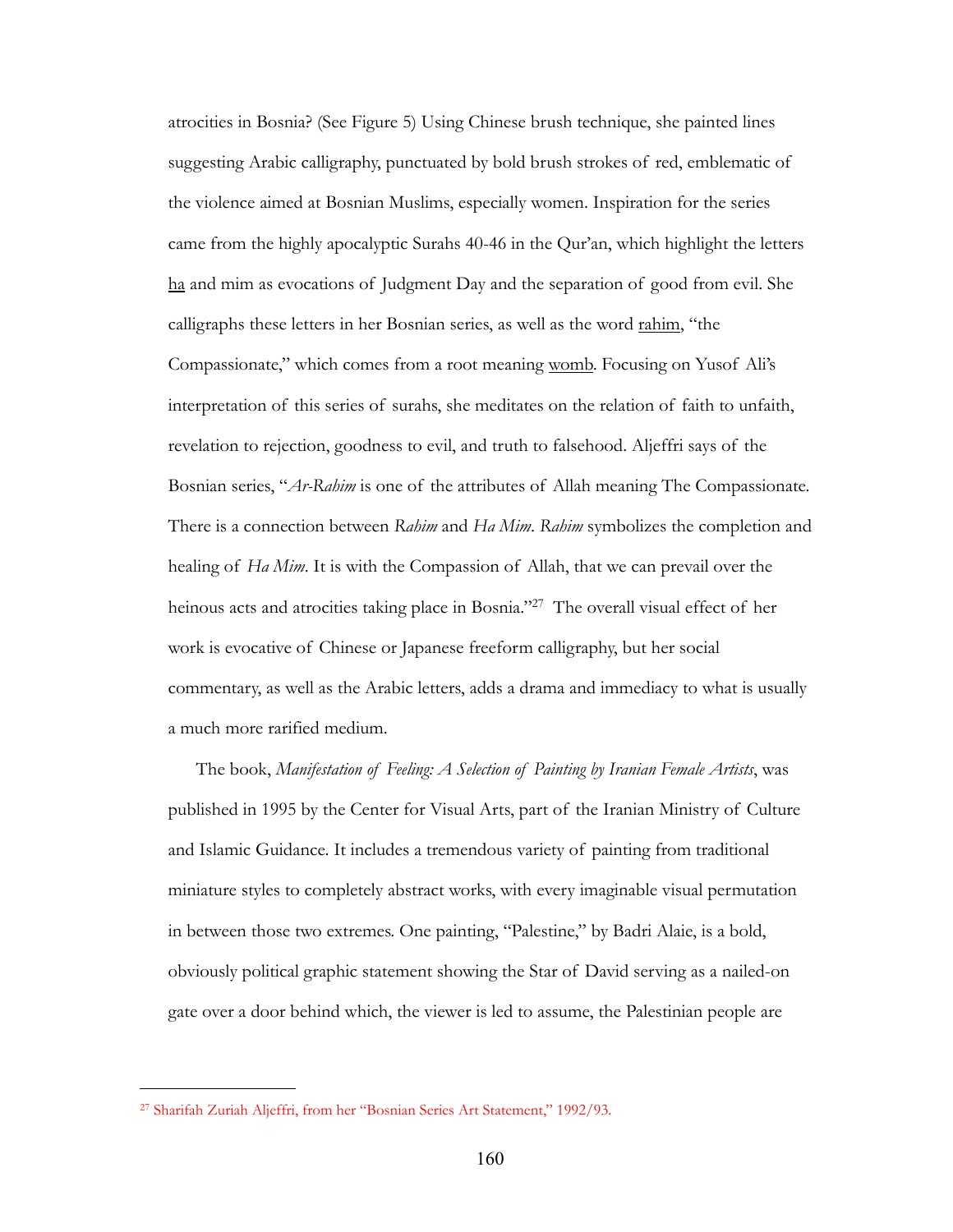held hostage. (See Figure 6) Interestingly, she signs this painting in Roman letters, suggesting perhaps a foreign market.

Another artist featured in the same book is Feeroozeh Golmohammadi, who, in her watercolor, "Ascension," has included details reminiscent of Persian themes—the costumes, headgear, prayer beads, and the phoenix-like bird at the bottom. (See Figure 7) Her imagery and mystical theme is similar in style and content to the work of the twentieth century German artist, Sulamith Wülfing,<sup>[28](#page-20-0)</sup> as well as the contemporary popular New Age artist Susan Seddon Boulet.[29](#page-20-1) Another colorful painting is "Tile Pond," by Narges Rasoulzadeh Nameen, a sort of "miniature painter meets Matisse," recalling his famous 1912 painting, "The Goldfish" from the Pushkin Museum in Moscow.[30](#page-20-2) (See Figure 8) She combines the flat, one-dimensional composition of miniature painting, the beautiful tile work of the pond, and a traditional use of a painted frame with the loose oil technique and bold imagery of Matisse and his followers to produce this lively painting of goldfish in a pond.

These comparisons are not made to suggest that Golmohammadi's or Mameen's paintings, or any paintings that may have similarities to the work of European or American artists, are necessarily derivative. Instead, this similarity of styles exemplifies how images, as well as ideas, are now globally available and reflect an increasingly shared medium. Hybridity expands rather than contracts the world of art and the human imagination.

Perhaps the liveliest portrait of artistic diversity and hybrid rearticulation of multiple motifs is the artwork (and writing) of Durre Ahmed. A teacher at the National College

<span id="page-20-0"></span><sup>28</sup> See: <http://www.lightworks.com/gallery/wulfing.html>

<span id="page-20-1"></span><sup>&</sup>lt;sup>29</sup> See: <http://mystic-caravan.com/boulet.htm>

<span id="page-20-2"></span><sup>30</sup> See: <http://www.artnet.com/magazine/features/tuchman/tuchman1-16-7.asp>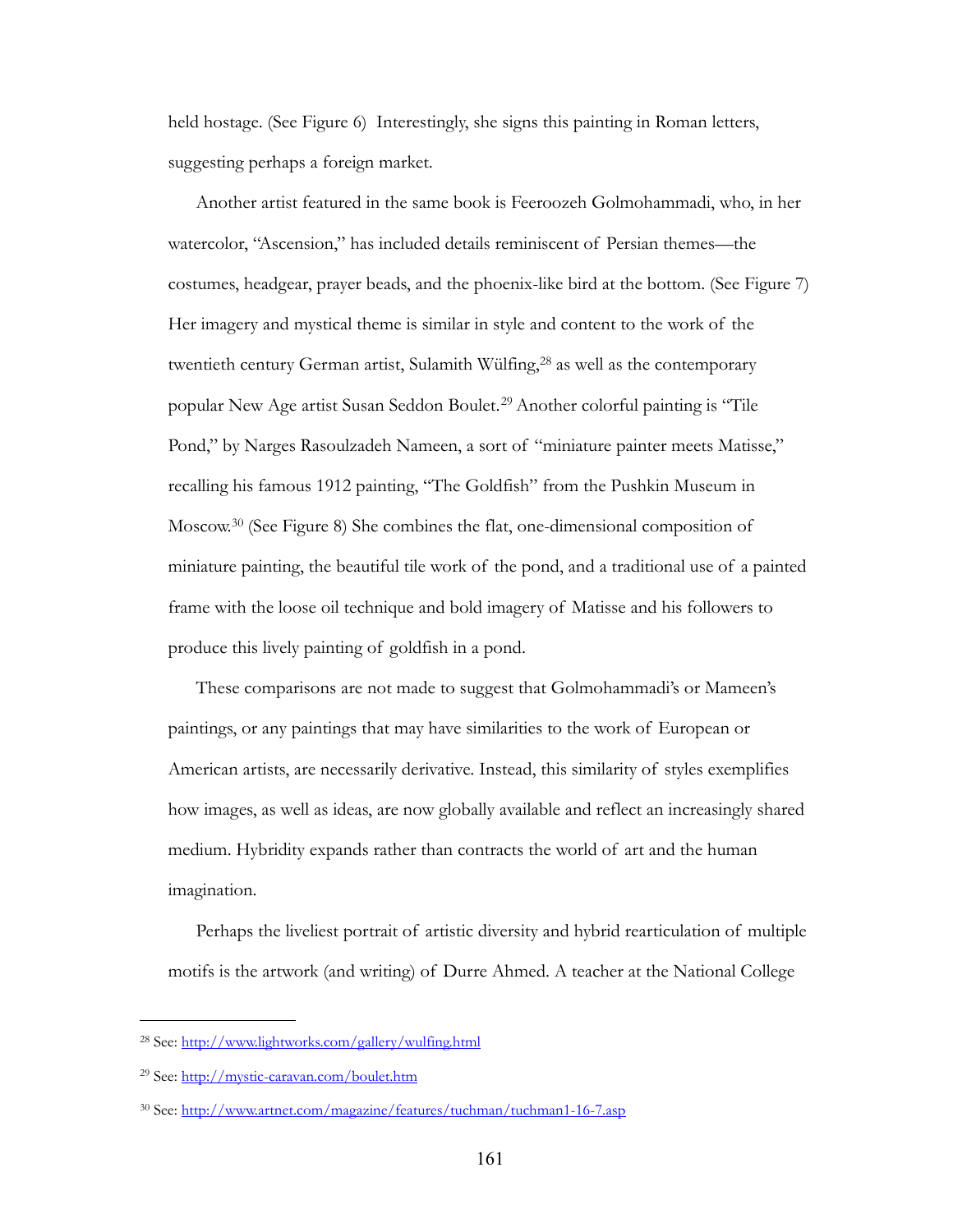of Art in Lahore, Pakistan, her work attempts "to forge a new episteme for Muslim society's encounter with globalization.["31](#page-21-0) In her "Re-construction," *One and a Half*, she uses a simple three-dimentional form based on the Urdu proverb, "*dairh eenth ki masjid*" ("a mosque of one-and-a-half-bricks") to evoke the possibility of the traditional make-shift mosque used by travelers, laborers, and others unable to perform their prayers in a more well-established place of worship. (See Figure 9) This proverb is also used to describe those who are non-conformist, those who go their own way and do not need the formality of the mosque for prayer. This adds a political dimension to her piece: on display in Pakistan, it mirrors that country's checkered history of political freedoms. While using the language of postmodernism in her treatise explaining her work, she also points the way to a post-postmodern art that conceptually is able to assert an Islamic sensibility, even a local Islamic spirituality, while engaging in a many-faceted modern intellectual discourse.[32](#page-21-1)

Can we decide or at least articulate how we might use the term "Islamic art" in our globalized world? Is it the artist's faith that makes the difference, even though we have no way of knowing how faithful he or she is? Is it their ethnicity, whether or not their homeland is a majority Muslim country? Does their location of residence make a difference, whether or not they are expatriates? What if the artist is a minority in a majority Muslim community, say a Zoroastrian in Iran? Is the subject matter the defining aspect? Is the style the key, in which case we would presumably only include work done in a style traditionally associated with Islam? Is the patron the defining factor, or is it important to consider what use the work will be put to? Does that mean no commercial

<span id="page-21-0"></span><sup>31</sup> Suroosh Irfani, "Between Brick and Glass," *The Herald Annual* (Karachi, 1997), p.245.

<span id="page-21-1"></span><sup>&</sup>lt;sup>32</sup> Durre Ahmed, "Notes Towards the Construction of a Pathology of Interpretation: A Postmodern Postmortem" (unpublished).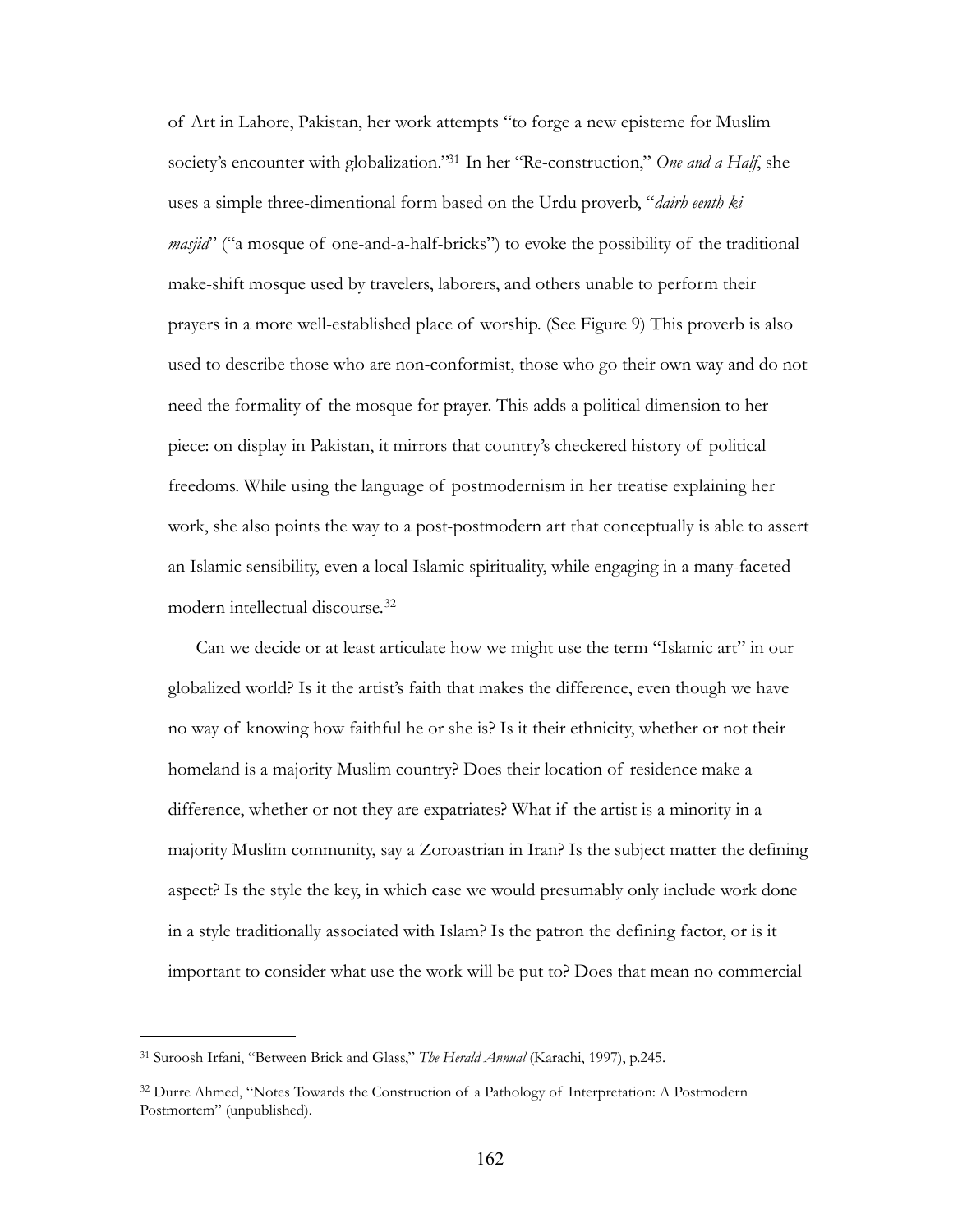work would be allowed, even though we do consider caravansaries, palaces, and many other secular buildings from the past as characteristically Islamic?

Even without considering the vast changes that the world has undergone in the last 50 years—increased immigration, worldwide media penetration, and the spread of global communication systems, including the internet—that have resulted in our present globalized environment, the term "Islamic art" (coined by European art historians barely a century ago) remains slippery and elusive. Part of the problem is the absence of a single, monolithic Islamic culture. As we saw with Jay Bonner, a modern-day Muslim country had to invent "pan-Islamic" art. Even the notion of "pan-Islamic" conceptually leaves out the many non-Muslims who were always part of Islamicate cultures. As Jonathan Bloom and Sheila Blair point out in the introduction to their *Islamic Arts,* "It is easier to say what Islamic art is not than what it is. . . . Islamic art refers neither to art of a specific era nor to that of a particular place or people. . . . Islamic art is neither a style nor a movement, and the people who made it were not necessarily Muslims. . . . Whereas some Islamic art was undoubtedly made by Christians and Jews for Muslim patrons, some ´Islamic´ art made by Muslims was intended for Christians or Jews.["33](#page-22-0) The term Islamicate might give us a larger umbrella under which to rethink these issues, yet it too presupposes a cultural and regional cohesiveness that is undermined by the global influences and cross-fertilization of artistic options brought about by our increasingly networked world.

Artists are defined by mobility and malleability. They have always moved and been moved around from place to place. Perhaps because of this mobility they have tended to be on the fringes, at the edges where cultures meet and mix, forming new networks reformulated workshops, schools, styles, and forms. If our project to study Muslim

<span id="page-22-0"></span><sup>33</sup> Jonathan Bloom and Sheila Blair, *Islamic Arts* (London: Phaidon Press Limited, 1997), p. 1, Introduction.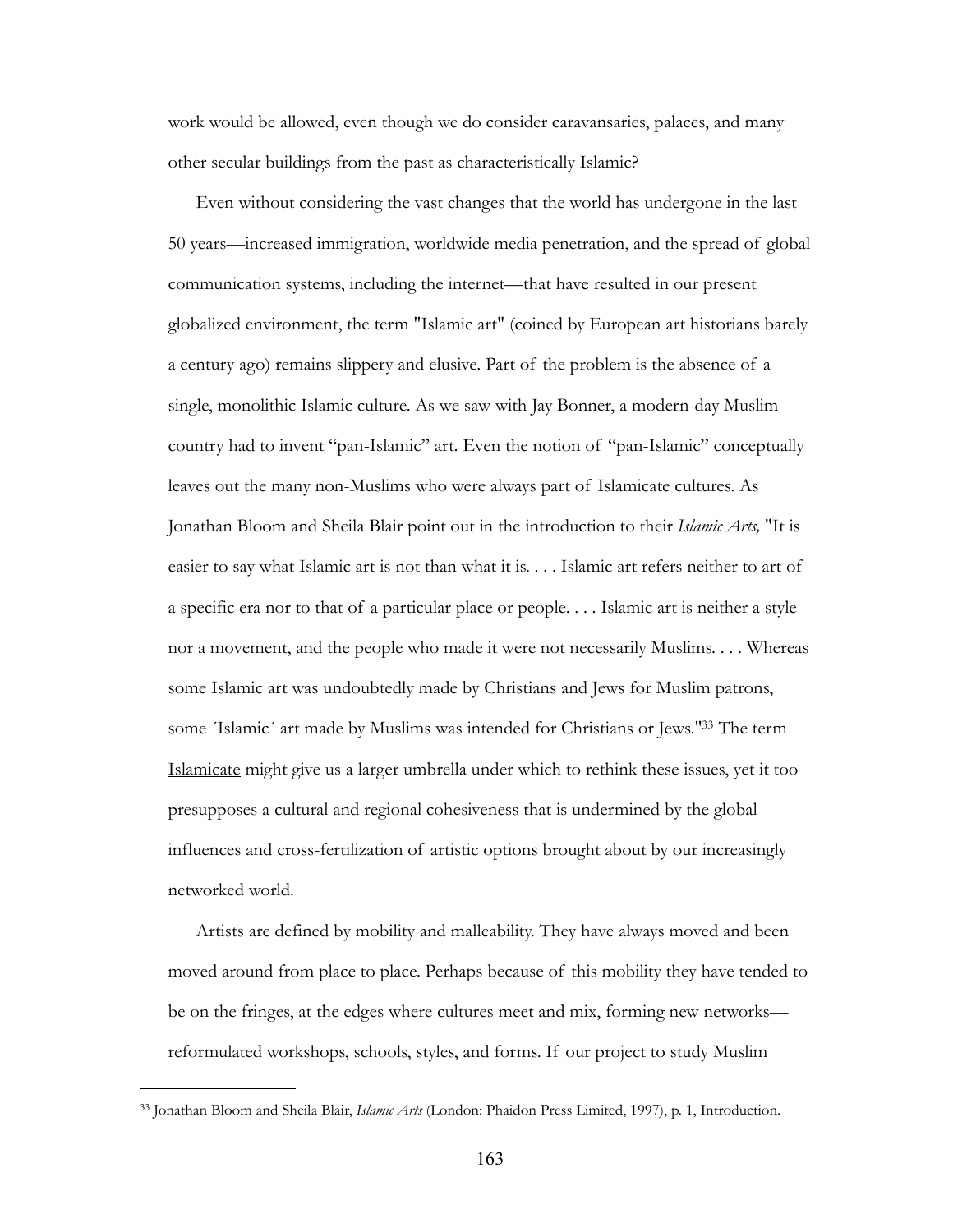networks means anything, it is that we should not overly define or try to separate this from that, Muslim from Muslim, Muslim from Christian, this region from that region, this ethnic group from that. Instead, we must try to find, in all of its complexity, the points at which people inhabiting Muslim cultures interact, have always interacted, and will always continue to interact, with people elsewhere. Rather than defining or tracing or shoring up identities, we should try to recognize the multiple levels on which Muslims and Muslim cultures have nourished and engaged both insiders and outsiders. This is not only an academic imperative. When we reduce art and artists to a one-dimensional identity, e.g., religion, we dehumanize. It becomes easy to assume that the defining element in "their" art, unlike ours, is only that of religion, without reference to any of the many other dimensions of life and culture that fill us out as people and give us reality as human beings. Perhaps the more nuanced approach afforded by our "network methodology" can help to overcome some of the dehumanizing stereotypes that are so much a part of most Americans' notion of Islam and Muslims.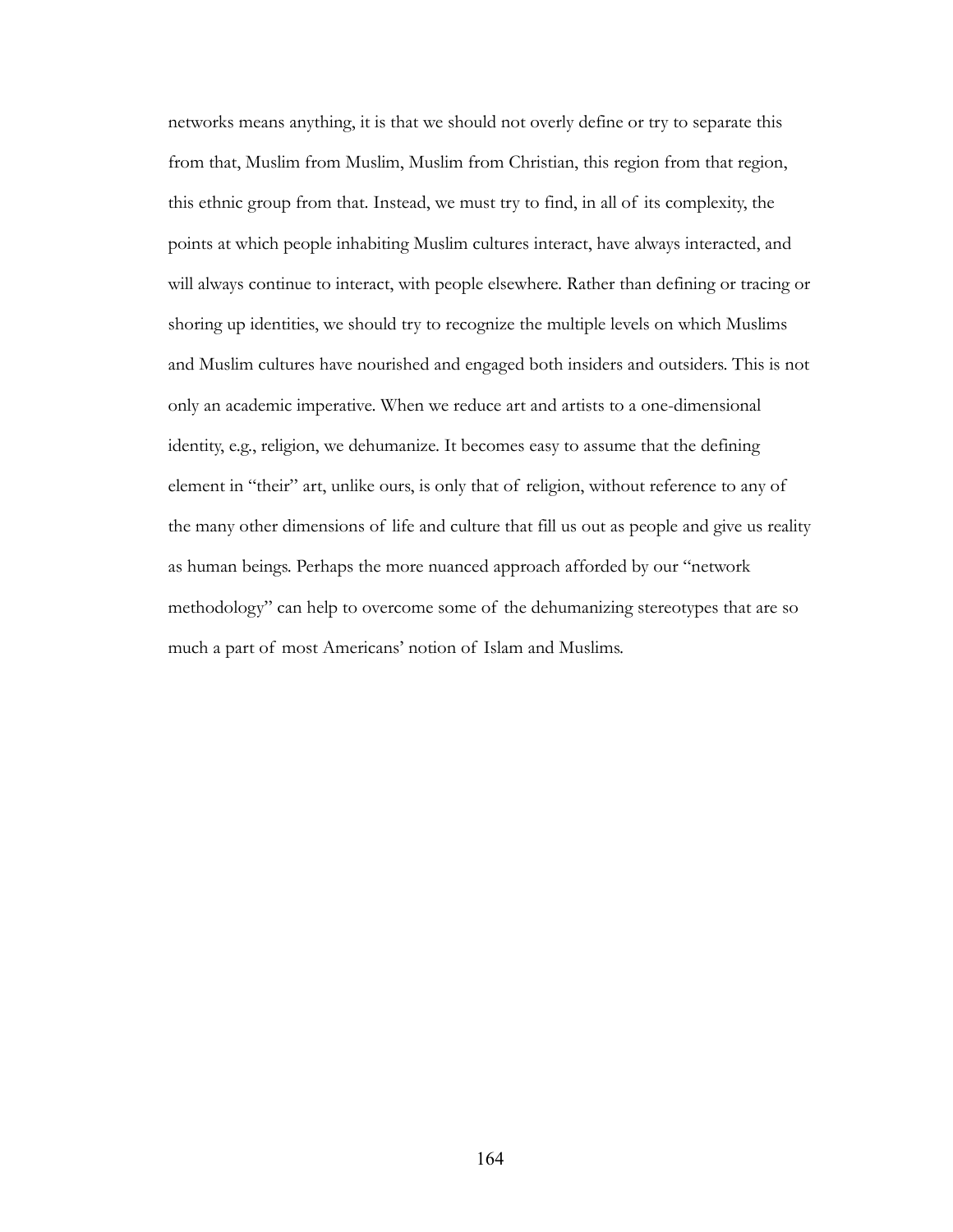Figure 1 Sliding Domes: M'tawa Floral Panel: Prophet's Mosque: Medina, Saudi Arabia Design by Jay Bonner for SL-Rasch GmbH (Photo courtesy of Jay Bonner; reprinted by permission of Jay Bonner)

Figure 2 Illustration from an unfinished manuscript, "The Awakening" by Judith Ernst Gouache on Paper  $10$  x  $16$  in (Reproduced with permission of the artist)

> Figure 3 Untitled (1999) by Muhammad Eunus Oil on Canvas 21 x 21 in (From the Collection of Tony Stewart)

> > Figure 4 Untitled (2003)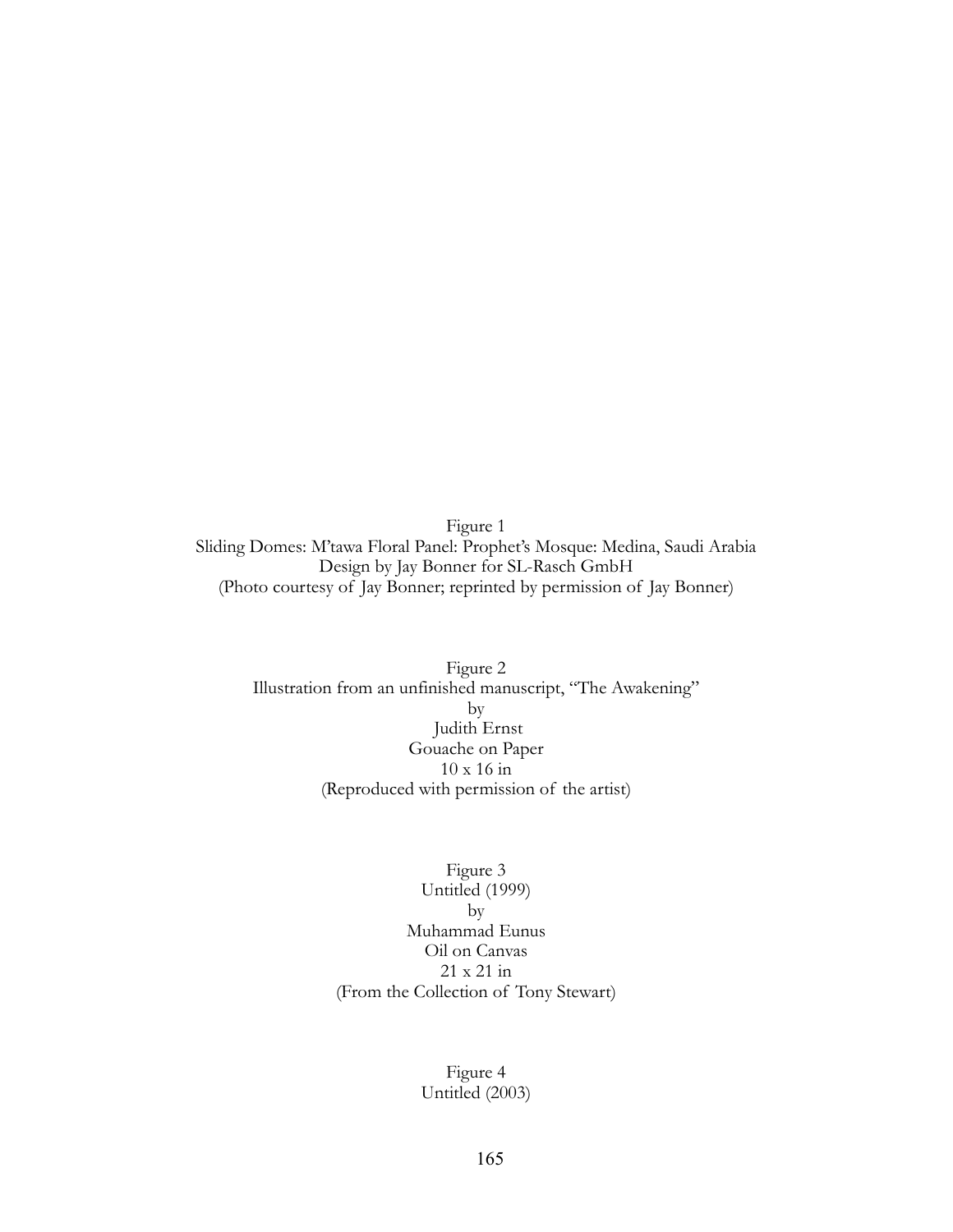by Muhammad Fokhrul Printer's Ink and Mustard Oil on Paper 14 x 11 in (From the Collection of Tony Stewart)

Figure 5 "Bosnia 9" by Sharifah Zuriah Aljeffri 1992, 48 x 106 cm (Reproduced with the permission of the artist)

Figure 6 "Palestine" by Badri Alaie Oil on Canvas 100 x 80 cm (From *Manifestation of Feeling: A Selection of Painting by Iranian Female Artists*)

Figure 7 "Ascension" by Feeroozeh Golmohammadi Watercolor 62 x 42 cm (From *Manifestation of Feeling: A Selection of Painting by Iranian Female Artists*)

Figure 8 "Tile Pond" by Narges Rasoulzadeh Nameen Oil on Canvas 67 x 48 cm (From *Manifestation of Feeling: A Selection of Painting by Iranian Female Artists*)